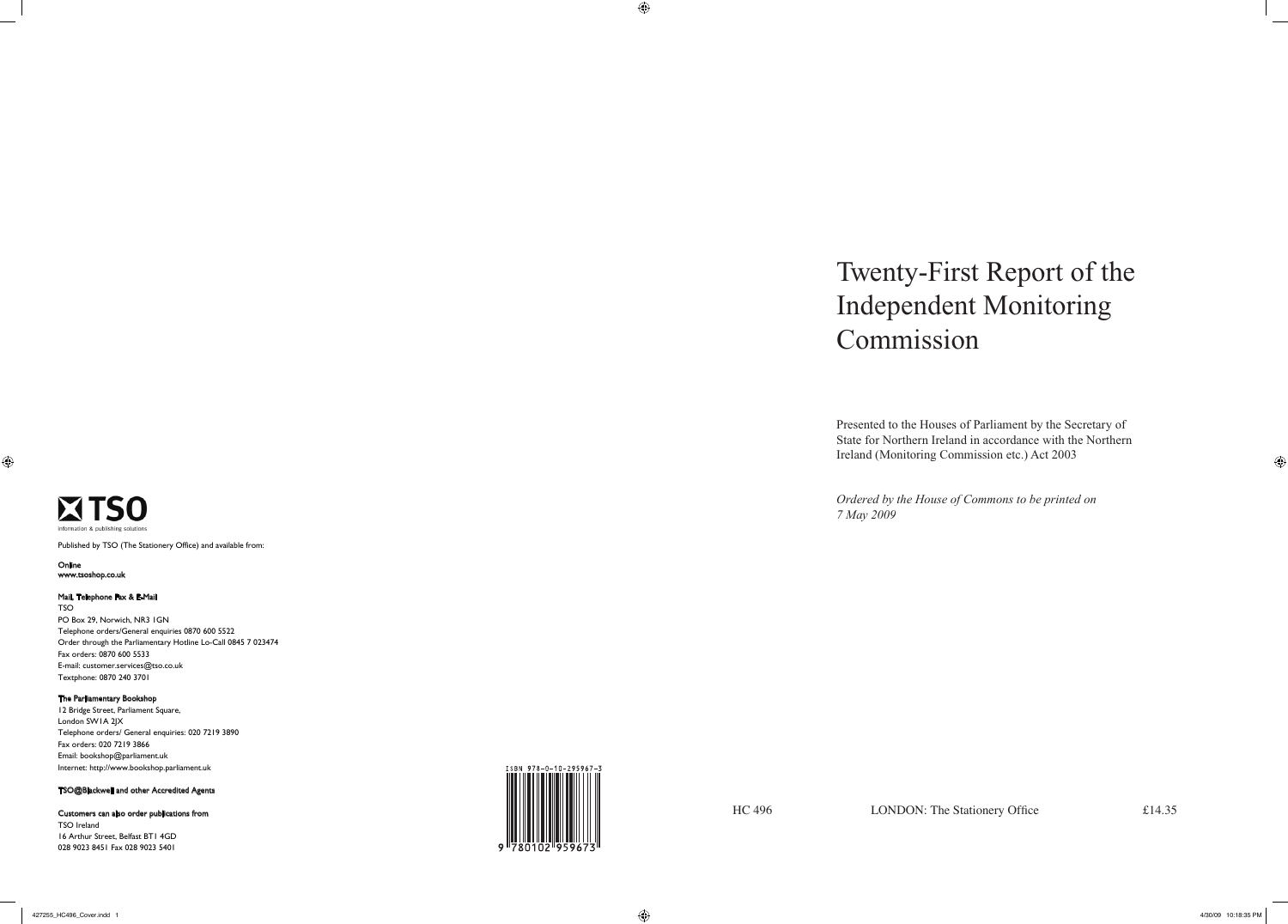$\overline{\phantom{0}}$ 

 $\bigoplus$ 

 $\bigoplus$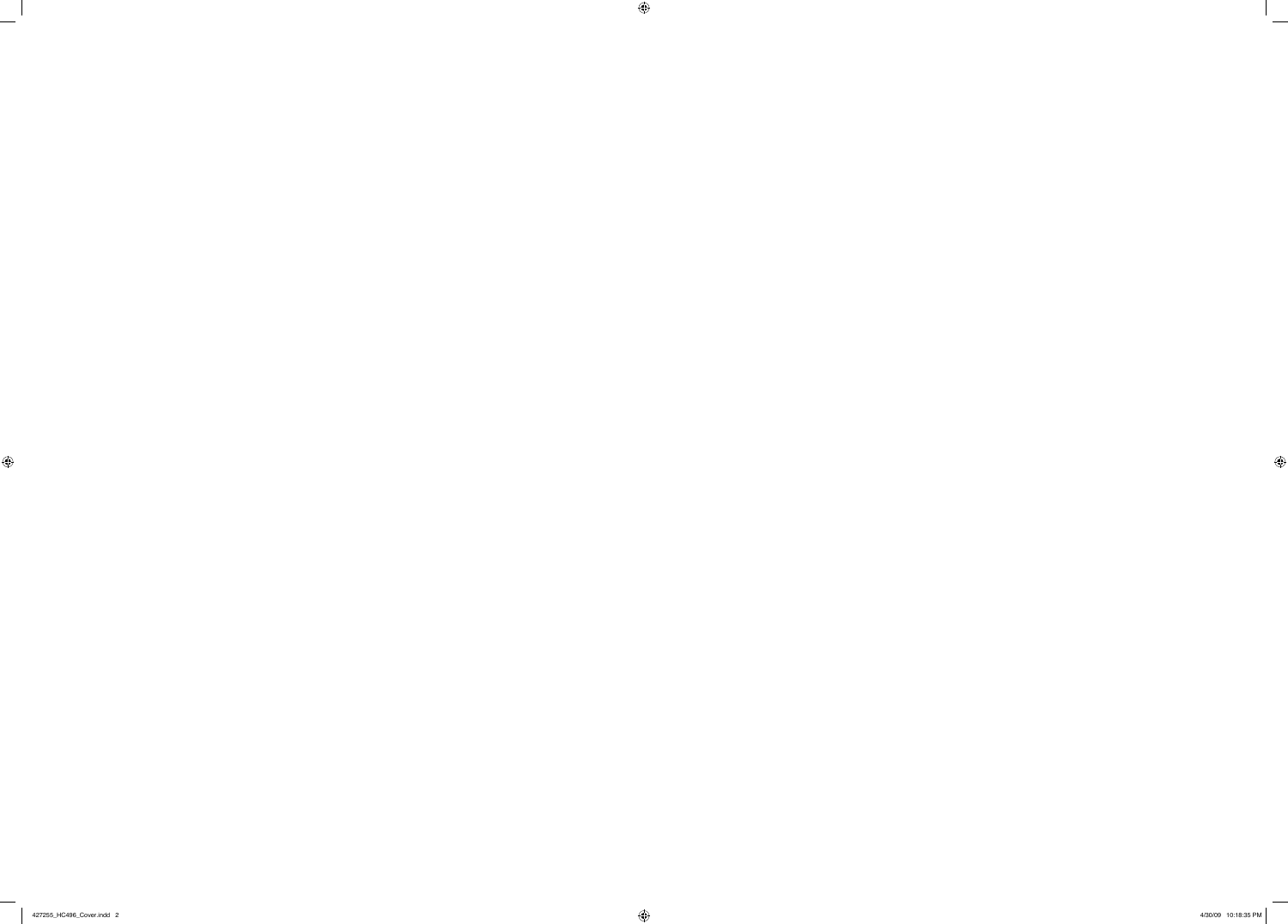# **TwentY-FIRST Report of the Independent Monitoring Commission**

**Presented to the Government of the United Kingdom and the Government of Ireland under Articles 4 and 7 of the International Agreement establishing the Independent Monitoring Commission**

**Presented to the Houses of Parliament by the Secretary of State for Northern Ireland in accordance with the Northern Ireland (Monitoring Commission etc.) Act 2003**

> *Ordered by the House of Commons to be printed on 7 May 2009*

**HC 496 LONDON: The Stationery Office £14.35**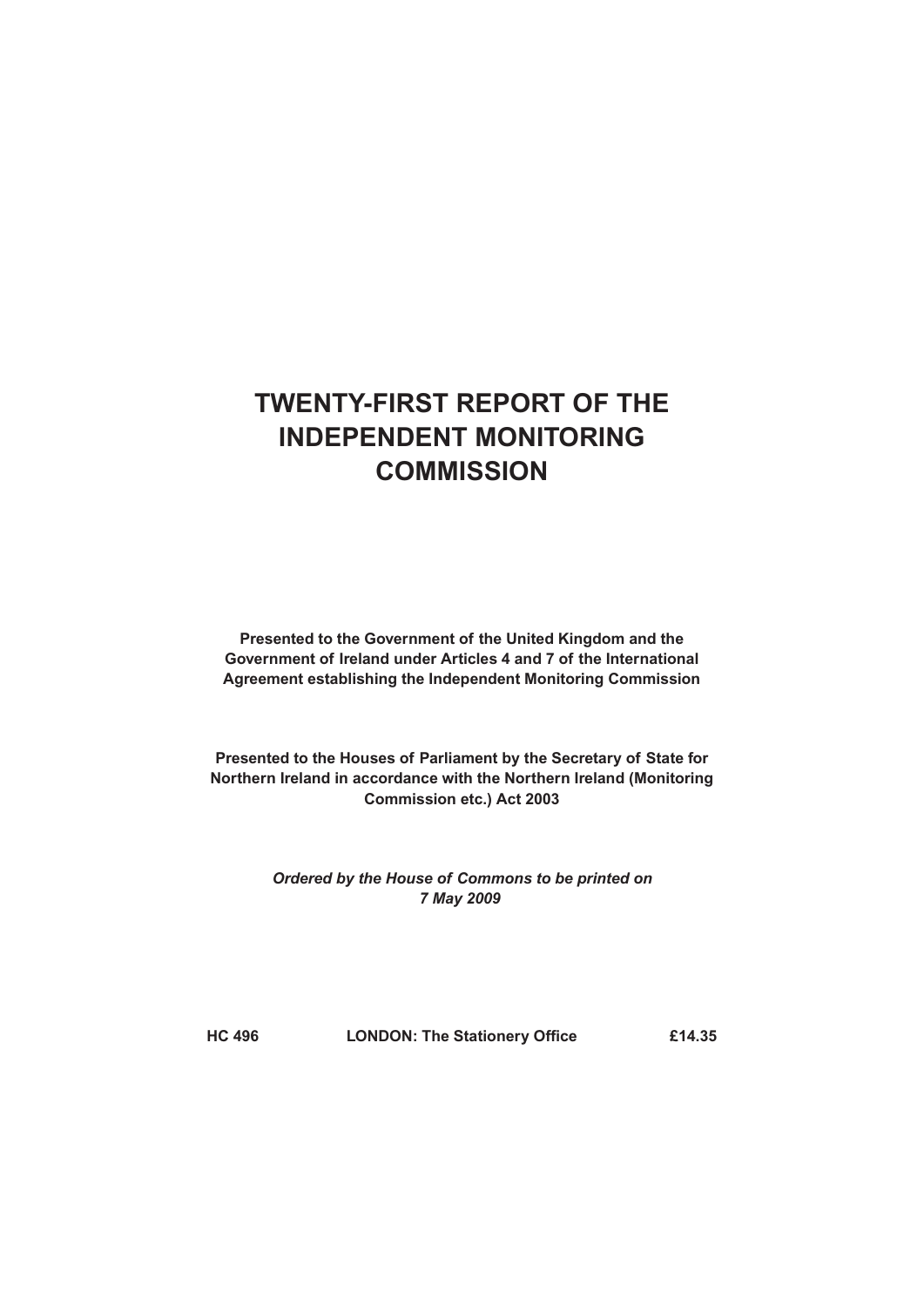#### © **Crown Copyright 2009**

The text in this document (excluding the Royal Arms and other departmental or agency logos) may be reproduced free of charge in any format or medium providing it is reproduced accurately and not used in a misleading context.

The material must be acknowledged as Crown copyright and the title of the document specified.

Where we have identified any third party copyright material you will need to obtain permission from the copyright holders concerned.

For any other use of this material please write to Office of Public Sector Information, Information Policy Team, Kew, Richmond, Surrey TW9 4DU or e-mail: licensing@opsi.gov.uk

ISBN: 978 0 10 295967 3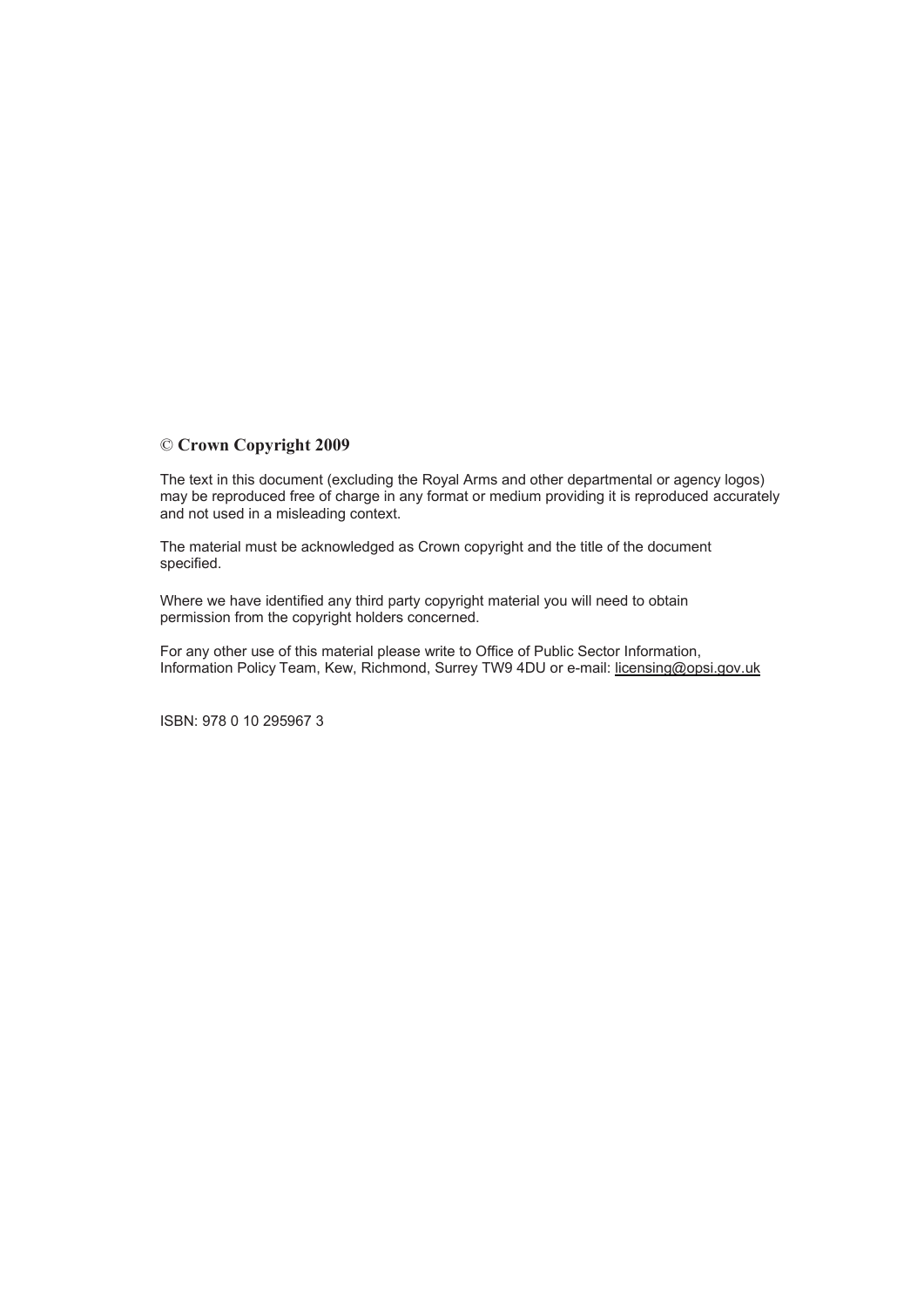# **CONTENTS**

- 1. Introduction
- 2. Paramilitary Groups: Assessment of Current Activities
- 3. Paramilitary Groups: The Incidence of Violence
- 4. Leadership
- 5. Other Issues

# **ANNEXES**

- I Articles 4 and 7 of the International Agreement
- II The IMC's Guiding Principles
- III Dissident Republican Activity 2004-2009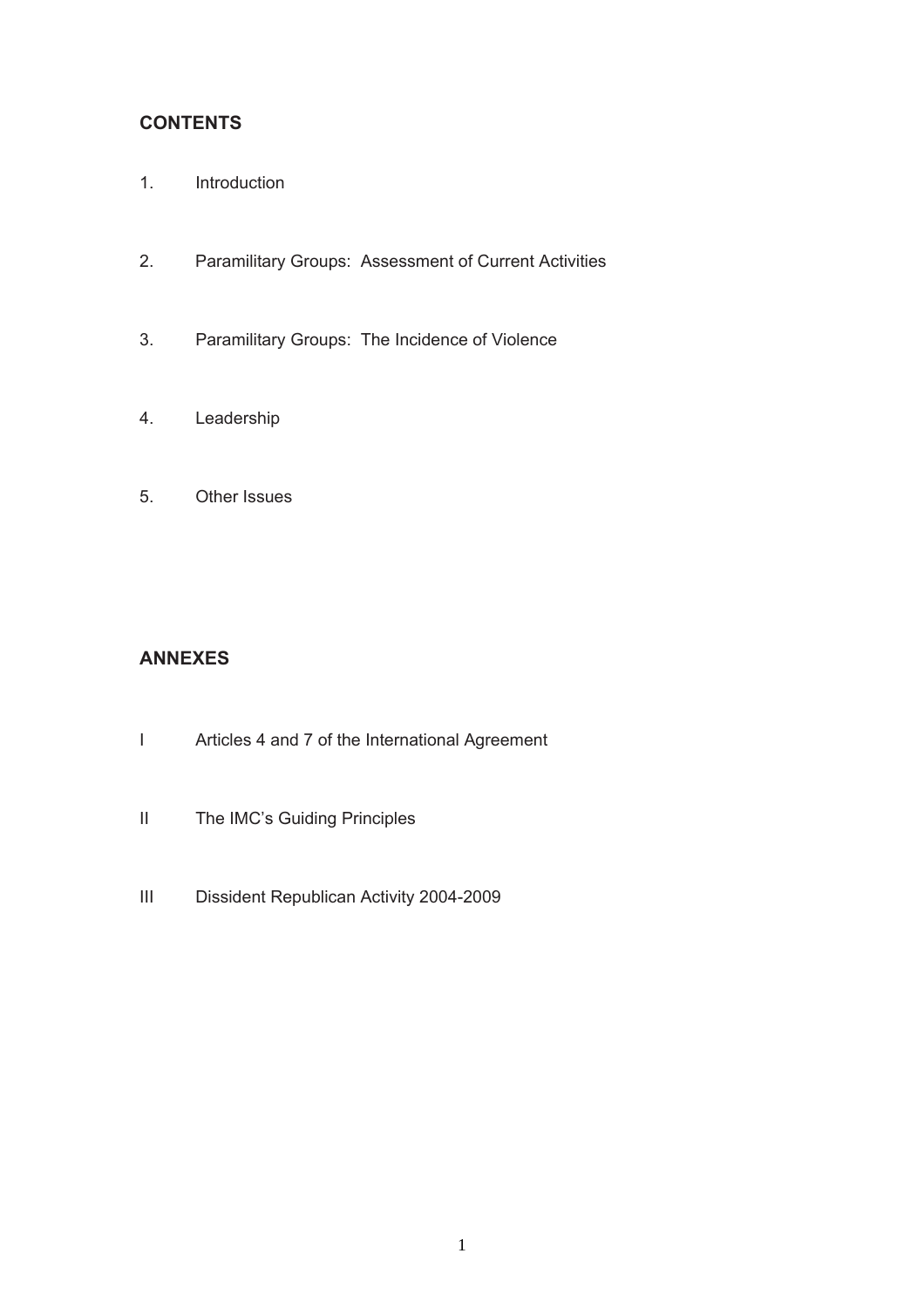## **1. INTRODUCTION**

- 1.1 We present this report on the continuing activities of paramilitary groups under Articles 4 and 7 of the International Agreement establishing the Independent Monitoring Commission<sup>1</sup>.
- 1.2 In accordance with the terms of the International Agreement this report comes six months after our previous full report on paramilitary activity of November 2008<sup>2</sup>. It focuses mainly on the six month period 1 September 2008 to 28 February 2009.
- 1.3 Two things have been central to all our work:
	- First is the objective of the Commission set out in Article 3 of the International Agreement;

**The objective of the Commission is to carry out [its functions] with a view to promoting the transition to a peaceful society and stable and inclusive devolved Government in Northern Ireland.** 

- Second are the principles about the rule of law and democratic government which we published in March 2004 and which we set out in Annex II.
- 1.4 Once again we draw attention to three points about the nature of our work:
	- We have explained how we approach our task<sup>3</sup>. We believe that our methods are fair and thorough; we take great care in our assessments; and we have always tried to learn from the experience gained in each report and from what people have said to us about them. We welcome frank comment, as much on this report as on its predecessors;

 $\overline{a}$  $<sup>1</sup>$  The text of Articles 4 and 7 is in Annex I.</sup>

<sup>2</sup> IMC Twentieth Report, November 2008.

<sup>&</sup>lt;sup>3</sup> IMC Fifth Report, May 2005, paragraphs 1.9-1.13.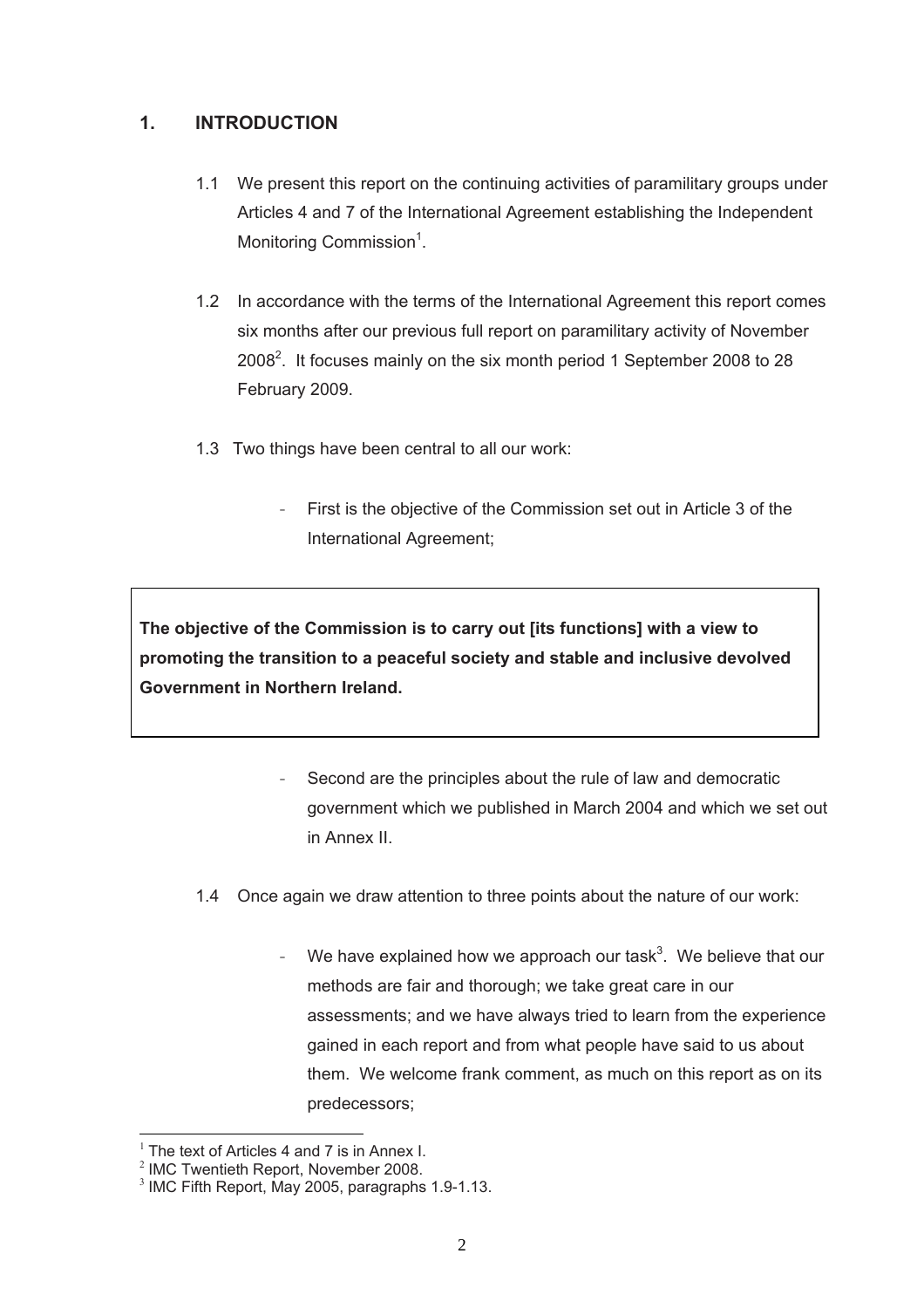- We appreciate that while the report addresses the situation in Northern Ireland as a whole, the situation varies very considerably from place to place. People may therefore find that the picture we paint does not tally with their personal experience;
- The views we express in our reports are ours alone. We are independent and expect to be judged by what we say. We do not make statements of official policy. It is for the two Governments and, if appropriate, the Northern Ireland Executive and Assembly, to decide how to respond to our reports.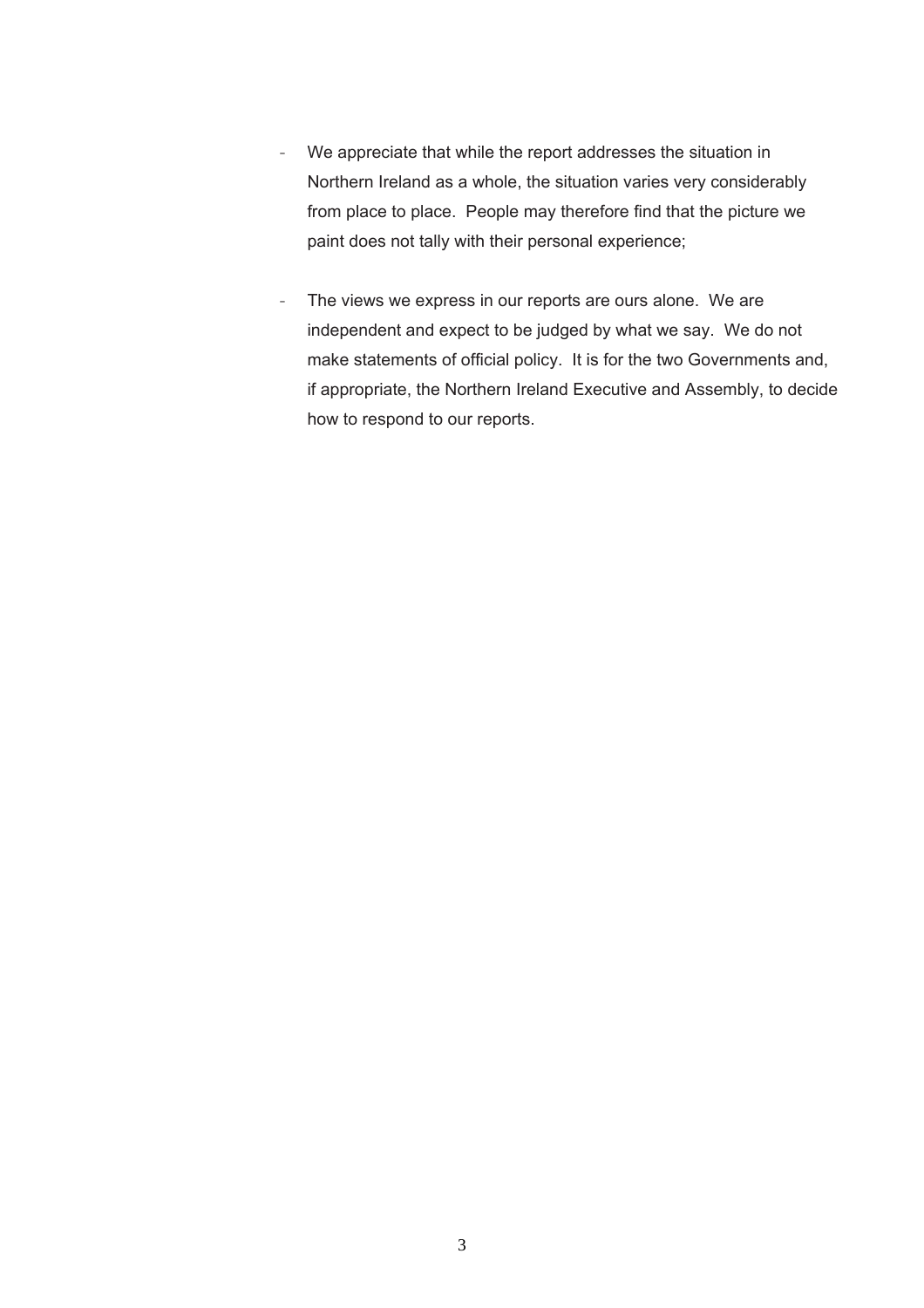# **2. PARAMILITARY GROUPS: ASSESSMENT OF CURRENT ACTIVITIES**

- 2.1 We set out below our assessment of the current activities and state of preparedness of paramilitary groups. We focus on the six months from 1 September 2008 to 28 February 2009. The assessment extends those we have given in previous such reports, to which the reader can refer for a comprehensive account of our views over the five years since we started reporting in April 2004<sup>4</sup>. Our First Report gave an account of the origins of the groups and their structures at that time.
- 2.2 In this report we continue the practice we first adopted in our Twentieth Report of taking all the republican groups first and then dealing with the loyalist ones.

#### A. REPUBLICAN PARAMILITARY GROUPS

#### *Dissident Republicans Generally*

- 2.3 Since our Twelfth Report in October 2006 we have looked separately at activities for which smaller dissident republican groupings were responsible but which we could not at the time attribute to a particular grouping. We continue that practice here. In our Twentieth Report we also offered an overview of the prevailing nature and extent of dissident republican activity as a whole and we do the same on this occasion<sup>5</sup>.
- 2.4 In the overview of dissident republican activity over the six months then under review which we gave in our previous report we pointed out that:
	- CIRA and RIRA had been especially active, resulting in a more concentrated period of attacks than at any time since we had first reported in April 2004;

 $\overline{a}$  $4$  We have produced two kinds of reports under Article 4. Of the 15 hitherto, 12 have covered the activities of all the groups. These were our First (April 2004), Third (November 2004), Fifth (May 2005), Seventh (October 2005), Eighth (February 2006), Tenth (April 2006), Twelfth (October 2006), Thirteenth (January 2007), Fifteenth (April 2007), Seventeenth (November 2007), Eighteenth (May 2008) and Twentieth (November 2008). The three other reports under Article 4 were ad hoc ones. The first two of these were produced at our own initiative: our Fourth (February 2005) which dealt with the Northern Bank robbery and our Sixth (September 2005) which dealt with the UVF/LVF feud. The third ad hoc report was at the request of the British and Irish Governments: our Nineteenth (September 2008) which dealt with the issue of the leadership of PIRA.  $\frac{5}{1}$  IMC Twentieth Report, November 2008, paragraphs 2.9 – 2.11.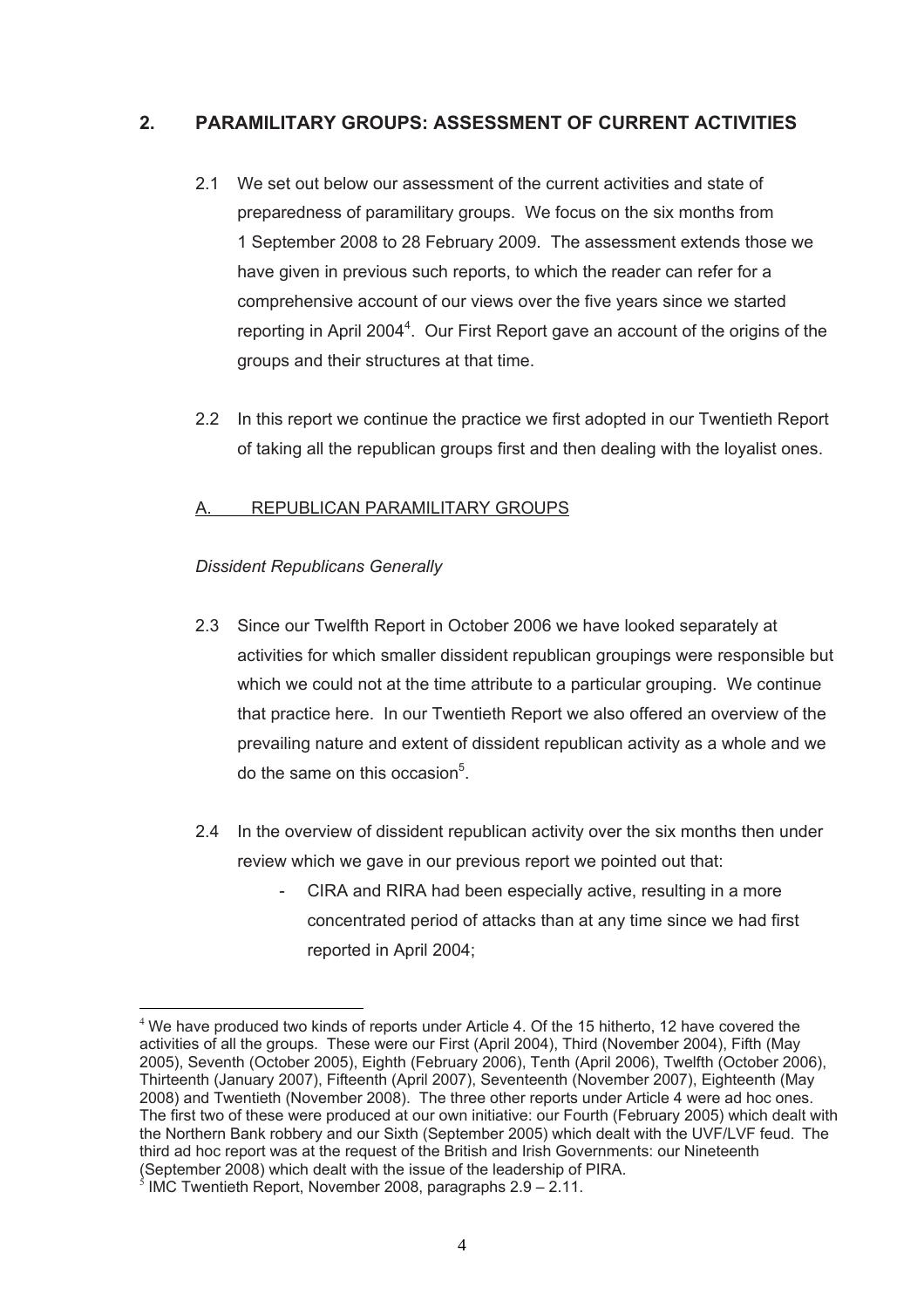- Had it not been for the successes of the police North and South the number of incidents would have been higher;
- Dissidents had turned their efforts more directly to trying to kill PSNI officers, using a variety of tactics and methods.
- 2.5 What we said then has also been the case for the six months now under review and for the weeks since the end of February. This is most strikingly evidenced by the murders of Sappers Mark Quinsey and Patrick Azimkar and the wounding of others in Antrim on 7 March 2009 (in which we believe a faction of RIRA was involved) and the murder of PC Stephen Carroll in Craigavon on 9 March (for which CIRA has claimed responsibility). These murders occurred after the six months covered in this report. Even if they had not, we are restricted in what we can say about them because of criminal proceedings and the need to avoid any comment which, by being prejudicial, might prevent justice from being done $^6$ . Although we will refer to these incidents in our next report due in October 2009 some restriction may still apply.
- 2.6 Our comments below on CIRA and RIRA indicate that there has been a continuing high level of serious violent activity, often with the express intention of killing, or making possible the killing, of members of the PSNI and other security personnel, and often doing so by imperilling the lives of members of the general public. This activity needs to be assessed in the context of the consolidation of the peace process. These groups have never accepted the fundamental tenets of that process, and indeed have been violently opposed to it from the start. As the process became embedded and the democratic institutions of the Belfast Agreement were restored and took hold, the response of these groups became more violent. The current ongoing violence is an attempt to destroy the peace process and return the community to the period of violent struggle from which it has so painfully and relatively recently emerged. Dissident republicans are attempting to deflect the PSNI from maintaining community policing and so disrupt the increasing community acceptance of

 $\overline{a}$ 

 $6$  In addition to our being determined to do nothing which might have this consequence, we are prohibited by our governing legislation from doing anything which "might…have a prejudicial effect on any present or future legal proceedings" (Section 2(1)(c) of the Northern Ireland (Monitoring Commission etc.) Act 2003 for the UK) and which "could reasonably be expected to have a prejudicial effect on any proceedings which have been, or are likely to be, instituted before a court or tribunal" (Section 6(c) of the Independent Monitoring Commission Act 2003 for Ireland).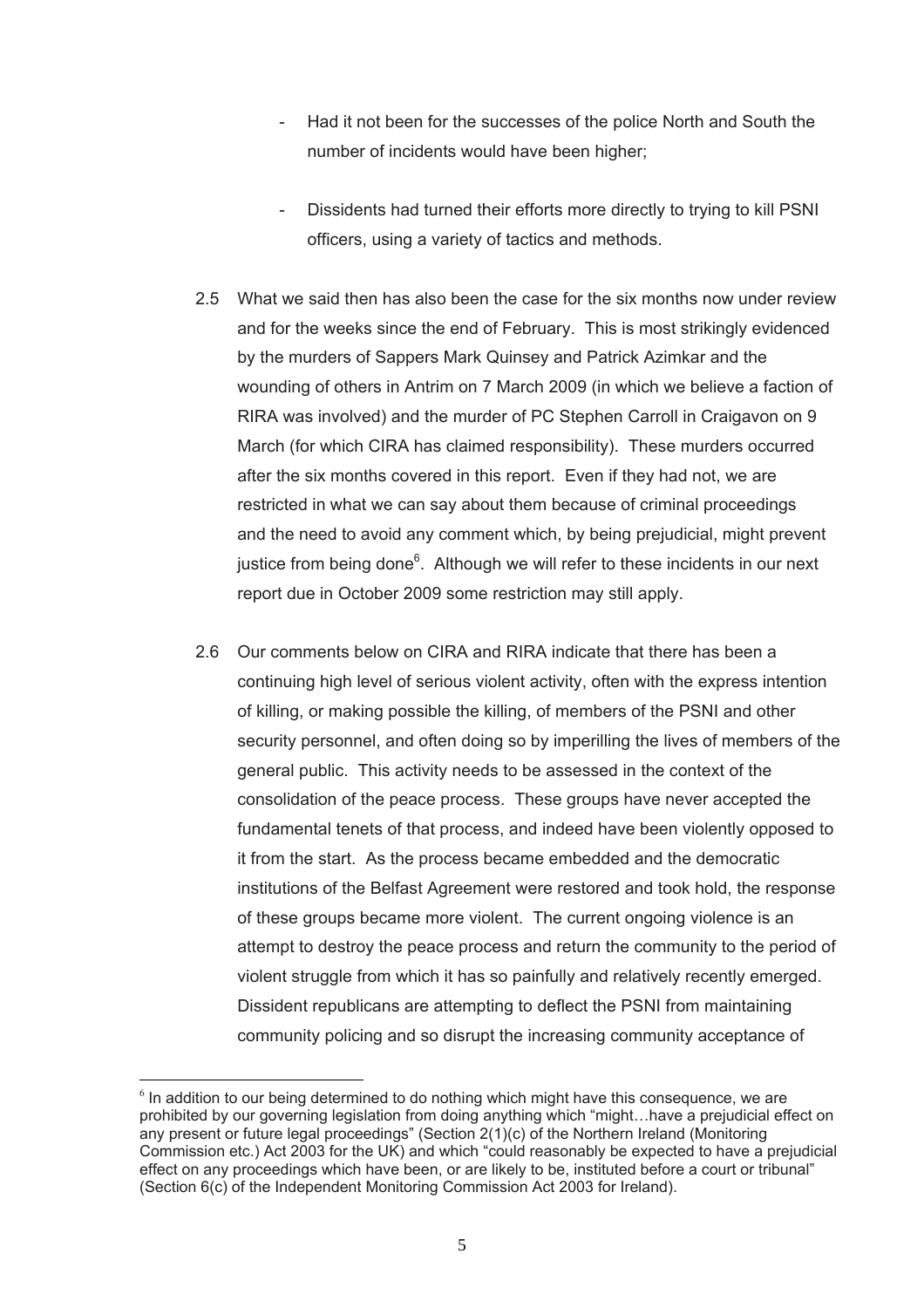normal policing. There is also a hope that sufficient violence would provoke an over-reaction by the authorities which would play into their hands. In our view however this is a challenge and a testing of the peace process by people who have always been violently opposed to it. It does not represent an unravelling of the peace process.

- 2.7 It remains imperative to do everything possible to encourage widespread community support for the police, which is of course desirable in its own right and also so that information on dissident activity is available to them. The unanimity of condemnation of the murders across the political spectrum throughout the UK and Ireland, and particularly by the parties in the Northern Ireland Assembly, helps serve this end and has been a striking indication of the robustness of the peace process. The continued vigorous and courageous activities of law enforcement agencies and others on both sides of the border, including since the murders in March, remains as essential as their successes have been important.
- 2.8 Some explosive devices deployed by dissident republicans have contained small amounts of semtex, and a quantity of it was recovered by An Garda Síochána in County Meath in December 2008. This has given rise to concern in some quarters that some semtex might have been deliberately held back from PIRA decommissioning in 2005 and transferred to dissidents. We have found no evidence which supports such concern.
- 2.9 Overall dissident activity since early summer 2008 has been consistently more serious than at any time since we started reporting in April 2004. We thought it would therefore be useful to offer a brief conspectus of what we have said about this activity over those five years. We do this in Annex III. A key message from this conspectus is that dissident activity as a whole has fluctuated over these years but in the period under review has been at its most serious level since we started to report.
- 2.10 In past reports we have used the term Óglaigh na hÉireann (ONH) to refer to the dissident republican grouping which had assumed the name and was operating mainly in the Strabane area. However the term is of much longer standing and has a wider application. It is for example used in the Irish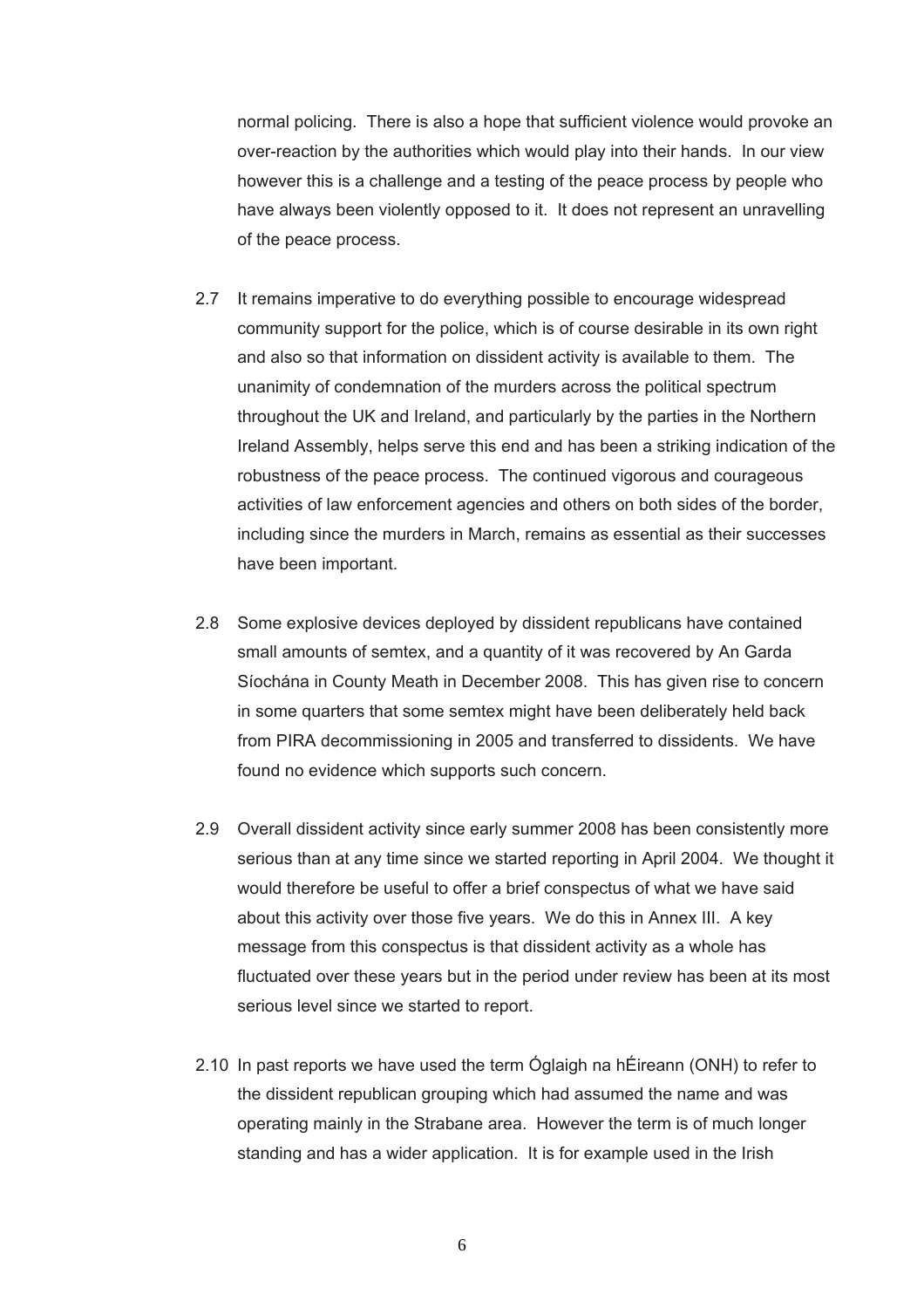Offences Against the State legislation<sup>7</sup>. Recently a faction within RIRA has also started using the term $8$ . Some media reporting of events in the past few months has not made these distinctions clear.

- 2.11 As regards the dissident grouping around Strabane which has used the term ONH for some time, we said in our Twentieth Report that it had engaged in recruiting and fund-raising and that it had attempted to procure weapons. It was also involved in a range of other crimes. In the six months under review it continued its efforts to recruit. It also targeted and gathered intelligence about members of the security forces. It tried to procure weapons. Members engaged in a wide range of serious non-terrorist crimes. In the light of this we conclude, as we did in our previous report, that this grouping remains a serious threat. We have no reason to believe that, because recently it has been operationally less active than at some points in the past, it is any less capable of violence than it was before.
- 2.12 When we started reporting five years ago there were three dissident republican paramilitary groups – CIRA, RIRA and INLA. Despite some generally unsuccessful efforts to increase cohesion amongst these groups, and some ad hoc co-operation by individuals, there has been a recent tendency to split and fracture, often personality driven. In addition to two fairly distinct factions of RIRA and the Strabane-focused ONH, there are now several other groupings. We referred in our Twentieth Report to the Irish Republican Liberation Army (IRLA) which had then fairly recently emerged. We have no grounds for changing the view we previously expressed, namely that it is essentially a group of criminals operating under a republican banner and that though capable of violence it does not represent a significant terrorist threat. We also report the emergence in Belfast of a small new dissident republican grouping calling itself Saor Uladh (SU) which includes former CIRA members. Although we are not aware of SU having undertaken any terrorist-type activity during the six months under review we note that the PSNI has already taken action against suspected members. It is too soon for us to offer an assessment of SU's aims or capability but we will continue to monitor it and if appropriate we will return to it

 $\overline{a}$ 

 $7$  A suppression order made in June 1939 under the Offences Against the State Act 1939 referred to an "organisation styling itself the Irish Republican Army (also the I.R.A. and Oglaigh na hÉireann)" as being unlawful.

<sup>8</sup> See paragraph 2.26 below.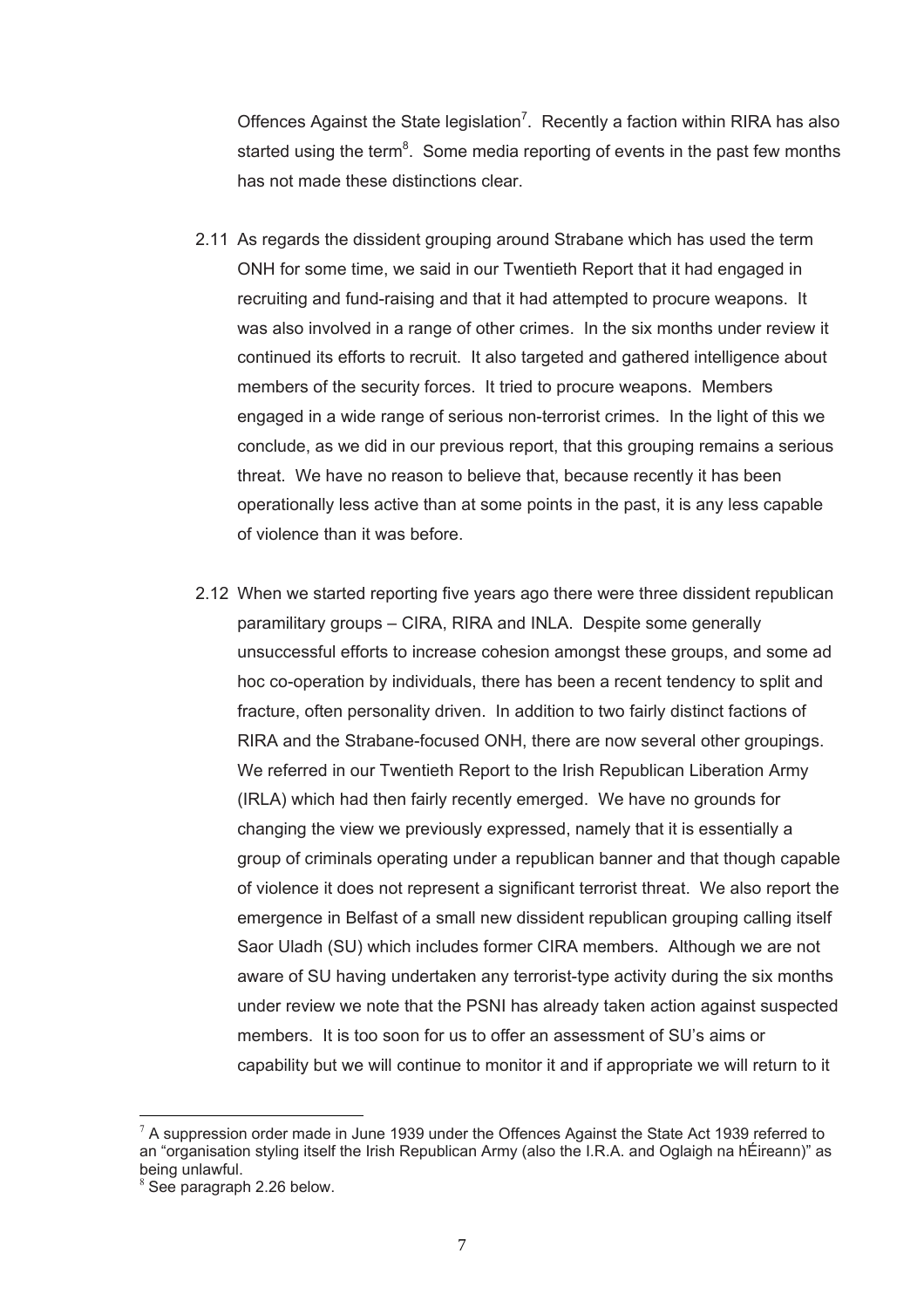in our next report. Finally, we said in our previous report that *éirígí* was a political group with a focus on aggressive protest activities. This remains the case, though we cannot ignore the fact that amongst members or former members there may have been involvement in serious violence.

2.13 On this occasion there have been fewer dissident activities which we are unable to ascribe to a particular group than we have found to be the case in recent reports. We note a number of arrests of dissidents by the PSNI and AGS in the autumn; bomb making equipment was found and we believe that operations, including attack planning, were disrupted as a result.

#### *Continuity Irish Republican Army (CIRA)*

- 2.14 In our Twentieth Report we referred to the efforts CIRA had made to undertake and plan attacks against PSNI officers which could have resulted in the loss of life. Members had been responsible for a shooting and a number of assaults and continued to take part in a range of other serious criminal activity. CIRA also continued efforts to recruit and train members and in other ways to enhance its capability as a terrorist organisation. Overall, we concluded that CIRA remained a very serious threat.
- 2.15 CIRA remained active and dangerous during the six months under review. We believe that it was responsible for leaving an explosive device containing some 55lb of home-made explosive near Newtownbutler in October 2008 and for an explosive device which went off without injury or damage near Lurgan PSNI station early the following month. In January 2009 an explosive device was found at a railway bridge in Lurgan for which we believe CIRA was also responsible. These incidents imperilled members of the PSNI; they could also have led to the deaths of members of the general public. In February the PSNI discovered a hoax device by the courthouse in Armagh which we believe CIRA both manufactured and deployed. A hoax device may on occasion be intended only to cause disruption, but it may also be designed to lure police officers into a situation where they are vulnerable to attack; this mode of attack has been used on a number of occasions in the recent past.
- 2.16 CIRA members were involved in other acts of violence over this period. Members undertook a number of attacks, some in retaliation against people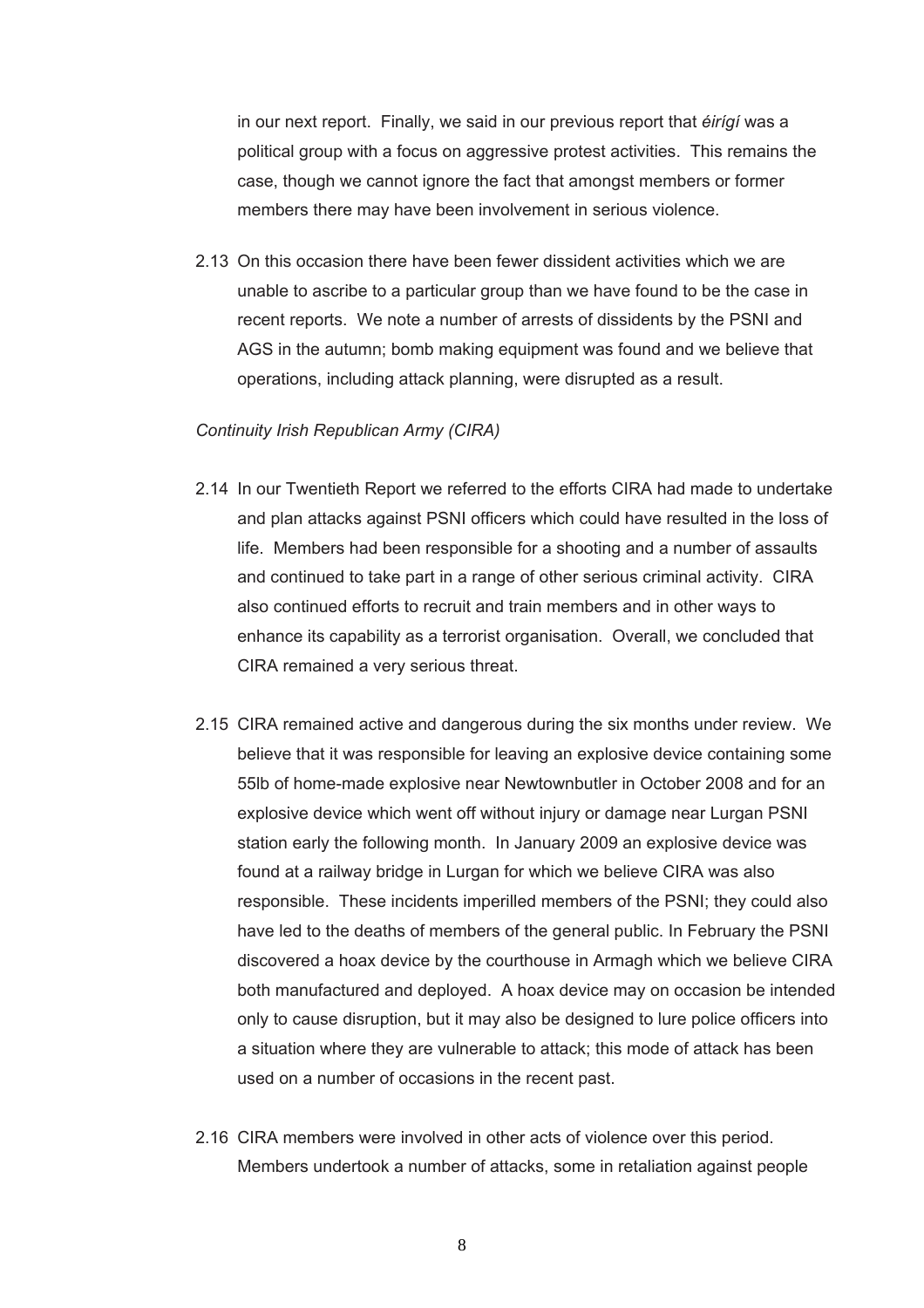alleged to be involved in criminal or anti-social behaviour. One such, by way of example, was an attack on an 18 year old man in January. More generally, members orchestrated public disorder in the Armagh and Lurgan areas over the period under review.

- 2.17 CIRA continued the efforts it had made in the preceding six months to enhance the capability of the organisation. It sought to recruit new members, including former members of PIRA, and to train its members in a variety of skills, including the manufacture of explosive devices. It sought intelligence on members of the security forces and undertook extensive targeting of them. It continued its efforts to procure weapons and to manufacture home-made devices. In this connection we note arrests made by the PSNI and AGS early in 2009 which led to the recovery of weapons and ammunition.
- 2.18 CIRA members continue to be involved in a large range of other serious criminal activity, including drug dealing, "tiger" kidnappings, robbery, extortion, brothel keeping and offences designed to defraud the two Exchequers such as smuggling (mainly of tobacco) and fuel laundering. We believe that members of CIRA were responsible for armed robberies in Dungannon in January 2009 and in Lurgan the following month. Two CIRA associates arrested early in the year were in possession of a gun and ammunition which we believe was linked to criminal activity. It is not possible to be certain what happened to the proceeds of these various crimes but we think it likely that at least a share of the proceeds was retained by the perpetrators rather than going to fund the organisation.
- 2.19 All these incidents indicate that CIRA has not only been very active but that it has acted in a way which could have led to a number of deaths. The murder of PC Carroll on 9 March 2009, which has been attributed to CIRA, is tragic further evidence of this. The nature and extent of its other covert activities over the period show the same ruthless determination. Taken with the efforts to enhance its capability we conclude that CIRA is active and highly dangerous.

#### *Irish National Liberation Army (INLA)*

2.20 In our Twentieth Report we believed that INLA members had been responsible for the one paramilitary murder in the period under review. The organisation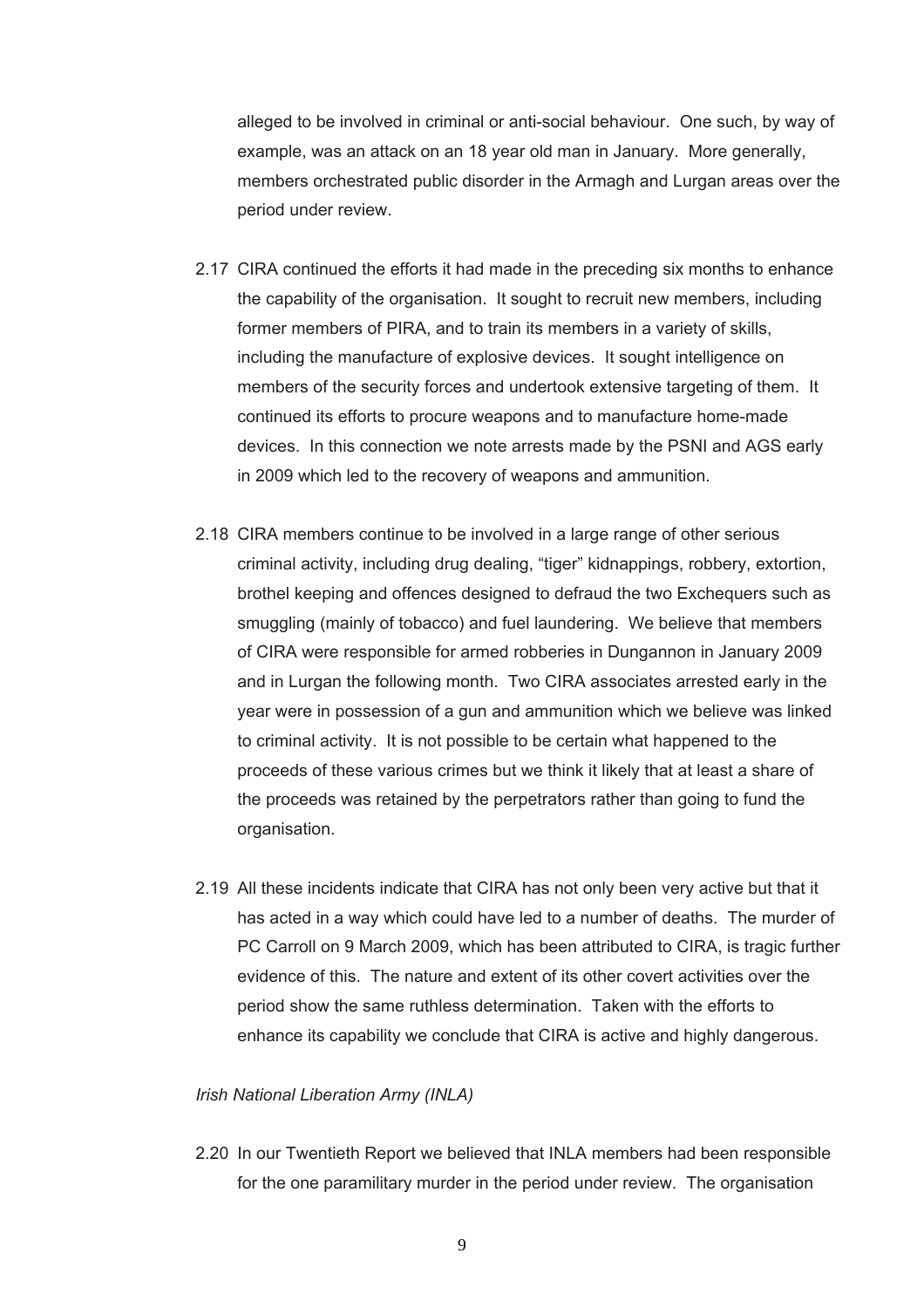had continued to plan and perpetrate a number of serious crimes, had targeted individuals and had sought to exploit tension at community interfaces. It remained a threat, capable of serious violence.

2.21 In the six months under review members remained deeply involved in serious crime, notably extortion. We believe that INLA remains a threat and is no less capable of violence than it has been in the recent past.

#### *Provisional Irish Republican Army (PIRA)*

- 2.22 In our Twentieth Report we referred to what we had said about PIRA in both our previous full report on paramilitary activity and the ad hoc one we had produced in September 2008, which had focused mainly on the organisation's leadership structures. We said that the position had not changed: PIRA was maintaining an exclusively political path; the so-called "military" departments had been disbanded and the former terrorist capability had been lost; and the organisation was not involved in illegal activity, though some individual members were, albeit contrary to instructions. We concluded that PIRA would maintain its course and that the organisation would be allowed to wither away though we did not expect announcements to that effect. We thought that the Army Council was by conscious decision being allowed to fall into disuse and that by taking these steps PIRA had by design completely relinquished the leadership and other structures appropriate to a time of armed conflict.
- 2.23 The assessment we made six months ago stands. PIRA continues firmly to adhere to all aspects of its strategy. We note the strong public stand against politically motivated violence taken by leading figures in the republican movement after the murders in early March 2009. We are satisfied that any members who remained criminally active were acting for personal gain or motivations. Where there was an interest in information we believe that it was generally for the purpose of maintaining cohesion in the republican movement.
- 2.24 In the light of this we conclude that PIRA has maintained its political course. We believe that it will continue to do so.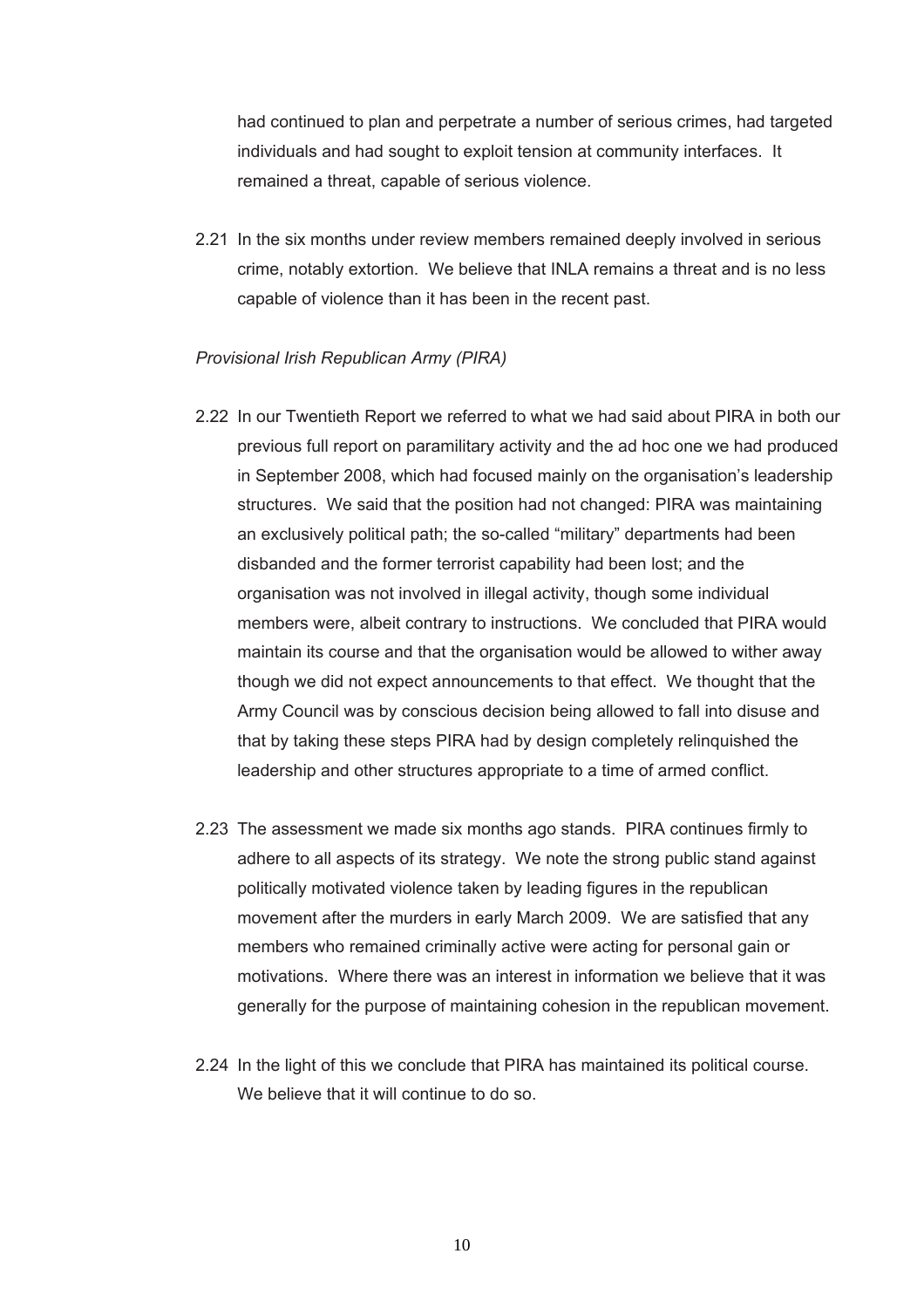#### *Real Irish Republican Army (RIRA)*

- 2.25 In our Twentieth Report we said that RIRA had been particularly active in the period under review. It had claimed responsibility for seriously injuring a PSNI officer with an explosive device and had undertaken a number of incendiary attacks. Its members were responsible for the great majority of the republican shootings and remained involved in the same range of other serious crimes. RIRA continued its efforts to enhance the organisation's terrorist capability through recruitment, training, weapons procurement and targeting. We concluded that RIRA was a serious and continuing threat, including to lives, and was likely to remain so.
- 2.26 Like CIRA, both of the main factions of RIRA were also active and dangerous during the period under review. In September 2008 an explosive device was placed under a vehicle in Lisburn, outside the house of a member of the public but near where police officers were living. We believe that RIRA was responsible for this incident, for which a claim was made in the name of Óglaigh na hÉireann<sup>9</sup>. Later the same month in Jonesborough a child found and tampered with what turned out to be a device containing some 100lb of homemade explosive; other members of the public were in the vicinity. We believe that RIRA was responsible for this device. We also believe that RIRA was responsible for a coffee jar device containing a small amount of explosive at New Barnsley PSNI station in Belfast in November and for a device containing some 260lb of home-made explosive in a vehicle abandoned in Castlewellan in January. A subsequent claim suggested the intended target had been Ballykinler Army Camp. This latter device in particular could have caused a number of civilian casualties, given its location.
- 2.27 We are aware that a faction of RIRA has claimed responsibility for the murder of Denis Donaldson in April 2006. We refer to this matter further in paragraph 3.4 below. During the period under review RIRA members were responsible for a number of violent incidents. Examples are an attack in September 2008 on somebody alleged to be involved in anti-social behaviour; in January 2009 a youth was shot in west Belfast; and the following month another person was assaulted and one was shot in separate incidents, also in Belfast.

 $\overline{a}$ 

 $9$  See paragraph 2.10 above.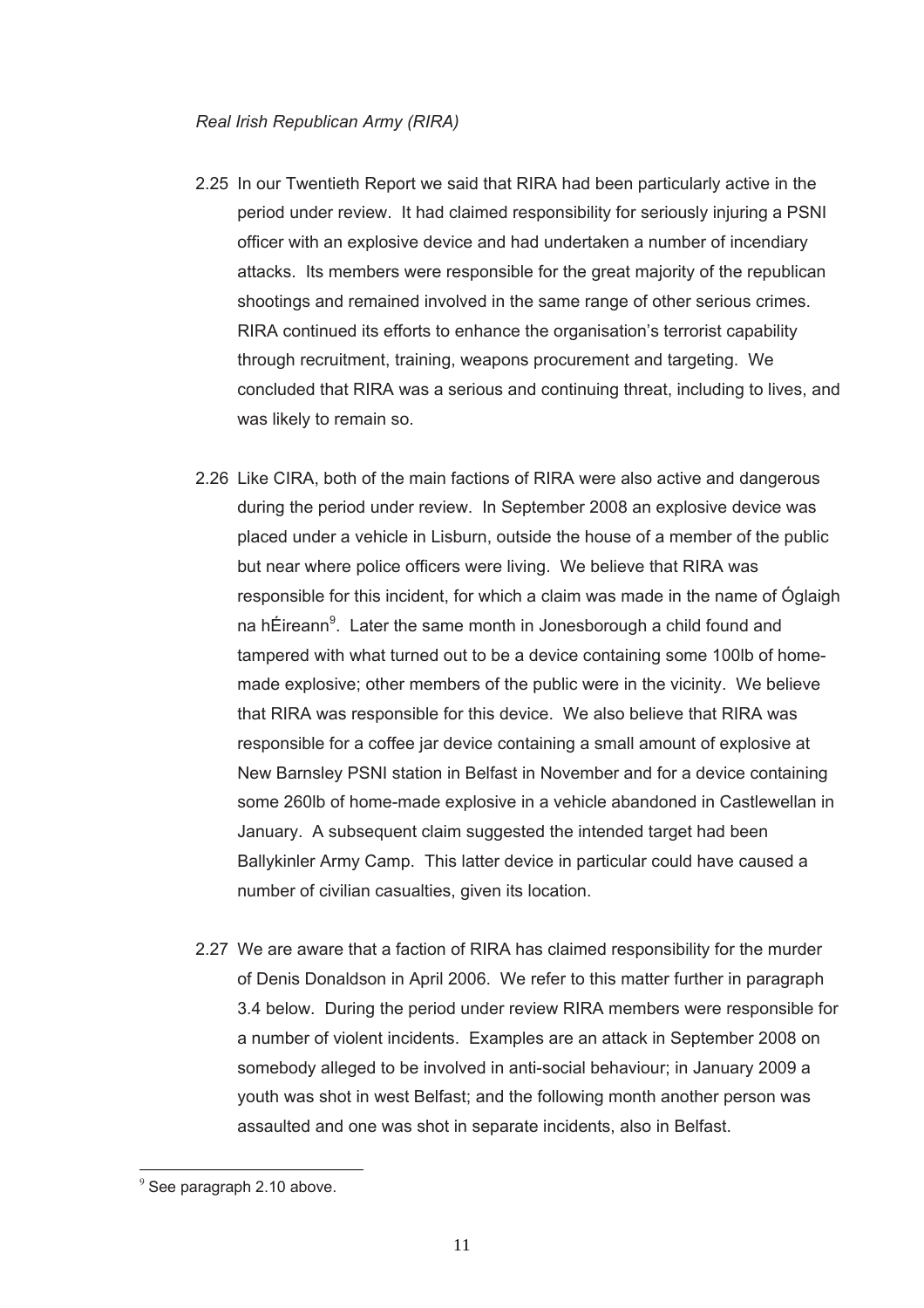- 2.28 RIRA continued its efforts to recruit new members and trained existing ones, including in the use of explosives. It sought intelligence on members of the security forces and undertook the targeting of them. It also sought to obtain weapons and explosives; a member of the organisation was arrested in the autumn preparing home-made explosive and a quantity of bomb making equipment was seized. In January 2009 two senior alleged members of RIRA were arrested in the South in response to an extradition request from Lithuania connected with alleged arms procurement. A third had been arrested in 2008 in response to a similar request. All three are on bail pending the outcome of proceedings. An alleged member is in custody in Lithuania in connection with the same incident. In these ways we believe RIRA continued the efforts apparent for a considerable period to enhance the capability of the organisation.
- 2.29 RIRA members remained heavily involved in other criminal activity. The range was similar to that in which members of CIRA were engaged: drug dealing, "tiger" kidnapping, robbery, extortion and offences to defraud the two Exchequers such as smuggling and fuel laundering.
- 2.30 The message from these incidents and other activities is all too clear. RIRA's murder of Sappers Quinsey and Azimkar in March 2009, and their wounding of others in the same incident, was the culmination of a series of incidents a number of which could have led to the deaths of police officers and members of the public. The efforts made to enhance RIRA's capability are further evidence of RIRA's determination and ruthlessness, as also are its continuing covert activities. It is perhaps important to emphasise that the two factions of RIRA operate independently and do not therefore present the same coherent organisation that PIRA was. Much less do they have anything like the capacity to mount a consistent and substantial campaign, as was admitted in their recent Easter message. RIRA remains however highly dangerous and active.

#### B. LOYALIST PARAMILITARY GROUPS

#### *Loyalist Volunteer Force (LVF)*

2.31 The assessment we made of the LVF in our Twentieth Report was essentially unchanged from the one we had been making for some time. We said that it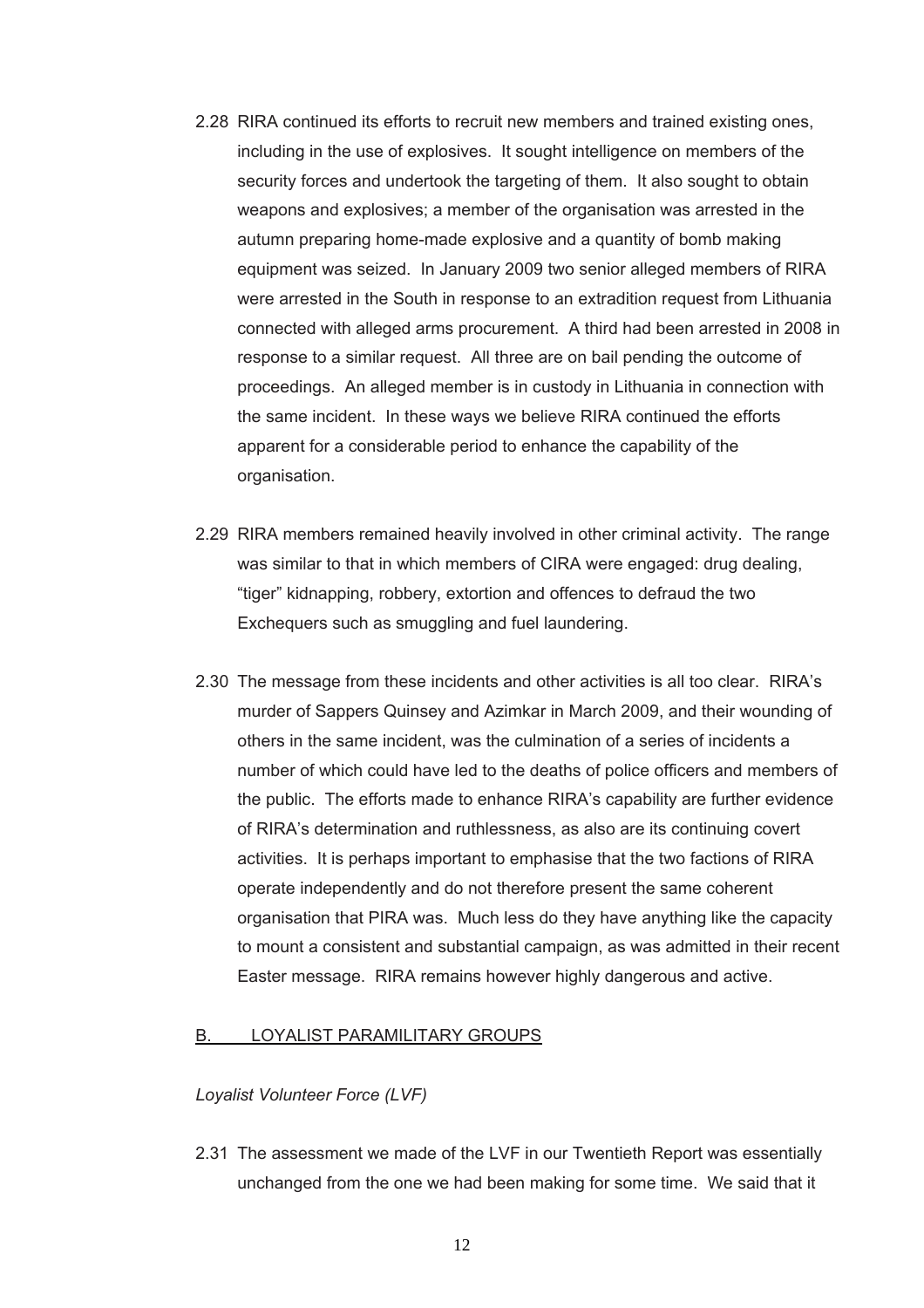was a small organisation without any political purpose. People historically linked to it were heavily involved in serious crime, sometimes claiming the LVF's name if they thought it advantageous to do so. The proceeds of these crimes were for personal gain, not that of the organisation. The assessment we made in November 2008 still stands in all its essentials.

#### *Ulster Defence Association (UDA)*

- 2.32 In our Twentieth Report we distinguished as clearly as we could between the mainstream of the UDA and the South East Antrim faction. On the mainstream we said that the leadership wanted to make progress in the direction set out in its November 2007 statement but that progress was hampered by a structure which made it difficult to drive through change, the opposition of some members and by the factional split. Most elements in the leadership were seeking to downsize the organisation and to reduce the incidence of criminality on the part of members (with some success), and there had been a determination to avoid inter-community conflict. But some members were nevertheless engaged in serious criminal activity and although there had been a significant reduction in loyalist assaults most of those which had occurred were in our view undertaken by UDA members.
- 2.33 The UDA has remained divided between the mainstream and the South East Antrim faction. In the six months under review there were fewer acts of violence between the two factions than there had been in the recent past.
- 2.34 We believe that the leadership of the mainstream UDA still wants to make progress along the lines set out in the statement it issued in November 2007, and some within the leadership have been able to steer their followers a little further away from paramilitary activity. People have been encouraged to support the police and to rely on them to respond to crime. But the leadership is area based and not cohesive, there are some who remain opposed to significant change, and policy often seems to be more reactive than strategic. The result is that overall progress has been patchy.
- 2.35 We do see some signs that the challenge of the decommissioning of weapons is now being faced as it had not been hitherto and that there has been some movement towards the point where it might be possible to act. However,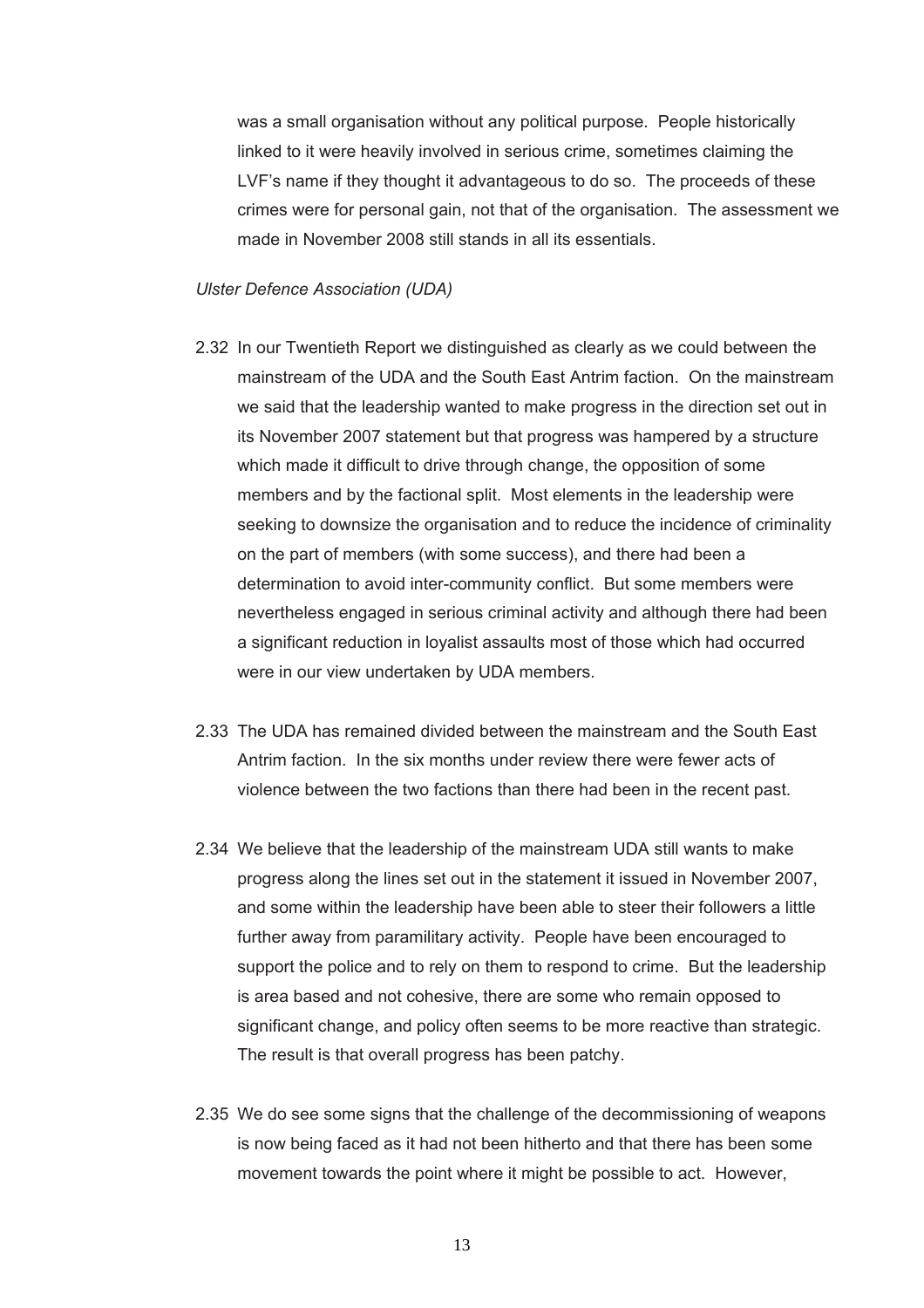because of the state of opinion in the UDA, the uncentralised nature of the leadership and their search for a quid pro quo for decommissioning, it is somewhat difficult to judge what turn events may take and when. The fact remains however that the removal of the protections of the decommissioning legislation not later than February 2010 (and potentially by autumn 2009) makes the issue an urgent one for the UDA. By that time about two years will have passed since the November 2007 statement. If decommissioning has not occurred by then, this will inevitably cast serious doubt on the significance of the statement and on the support for change which has since been voiced.

- 2.36 So far as paramilitary activity is concerned, parts of the UDA continued to recruit, though we think some of this may have been on an ad hoc and relatively informal basis. But this raises the question of what is the purpose of bringing new recruits into an organisation which is supposed to be going out of business. Some members, including at a senior level, have shown an interest in acquiring weapons. We think that this has been only on an individual basis and we do not believe that it is part of any overall leadership strategy for weapons procurement. In some instances people have been targeted for attack by members, generally because they are thought to be involved in drugrelated or other crimes.
- 2.37 Notwithstanding the continued support for change and for the diversion of effort towards the development of the communities from which the UDA gains its support, some members of the UDA remained involved in other crimes. There were some reports of members undertaking sectarian attacks, for example in the Tigers Bay area of Belfast and in the Ardoyne. There were a number of paramilitary-style assaults during the period under review attributable to the UDA. We believe that some of these instances are likely to have been known to senior UDA figures. There was information about the continuation of exiling, claimed to be in response to community concerns about local drug dealing. More generally, and despite the steps some in the leadership have taken, some members remained involved in a range of other crimes, including drug dealing, loan sharking, extortion and the supply of contraband cigarettes. Some of these criminals were themselves senior figures.
- 2.38 In the six months under review the leadership in general continued to demonstrate its adherence to the notion of change and in some cases made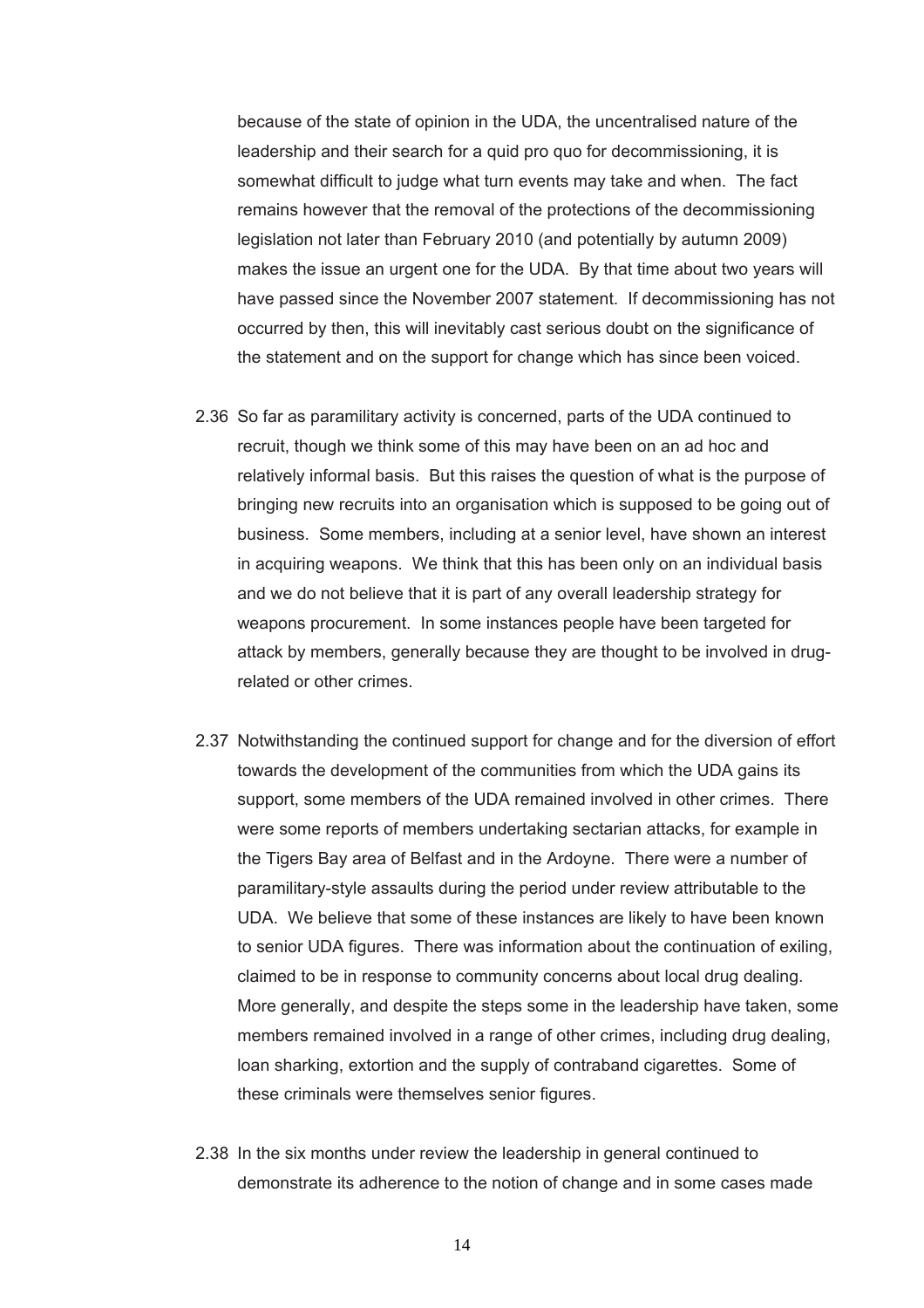continued progress along that path. However the desire to move ahead is not supported by demonstrable short and long term strategic objectives, and there tends to be a focus on the priorities in individual areas rather than on those for the organisation as a whole. The lack of cohesion within the leadership and across the organisation, as well as the continued opposition of some members, continued to hamper progress. In the six months to the end of August 2009 (on which we will report in October) the decommissioning of weapons will become an increasingly urgent challenge for the leadership.

#### *UDA – South East Antrim Group*

- 2.39 In our Twentieth Report, for the first time, we looked separately at the South East Antrim group of the UDA. We noted that like the mainstream it was pursuing community development and had said that its members should not engage in crime. We believed this had had some impact but serious crime was still as prevalent as amongst members of the mainstream UDA. We thought the leadership might recognise the inevitability of decommissioning but said that we would judge this by results.
- 2.40 We have no significant incidents to report for the six months under review but note that serious crime continues to be prevalent amongst some of its members. We note the establishment of the South and East Antrim Community Federation, which is directing its efforts towards community development and the enhancement of skills, particularly among former combatants, and we record the declared intention to phase out the membership of the South East Antrim UDA group over the next eighteen months to two years. This is a significant commitment, albeit on a longer timescale than would be desirable. We believe that the decommissioning of weapons is firmly on the group's radar screen, notwithstanding the feelings of some members about the recent dissident republican murders. We will continue to assess progress by results.

#### *Ulster Volunteer Force (UVF) and Red Hand Commando (RHC)*

2.41 In our Twentieth Report we said that the leadership of the UVF continued to pursue its statement of May 2007 by, for example, downsizing the organisation and reducing the incidence of criminality on the part of members, though some members continued to be involved without leadership sanction. We thought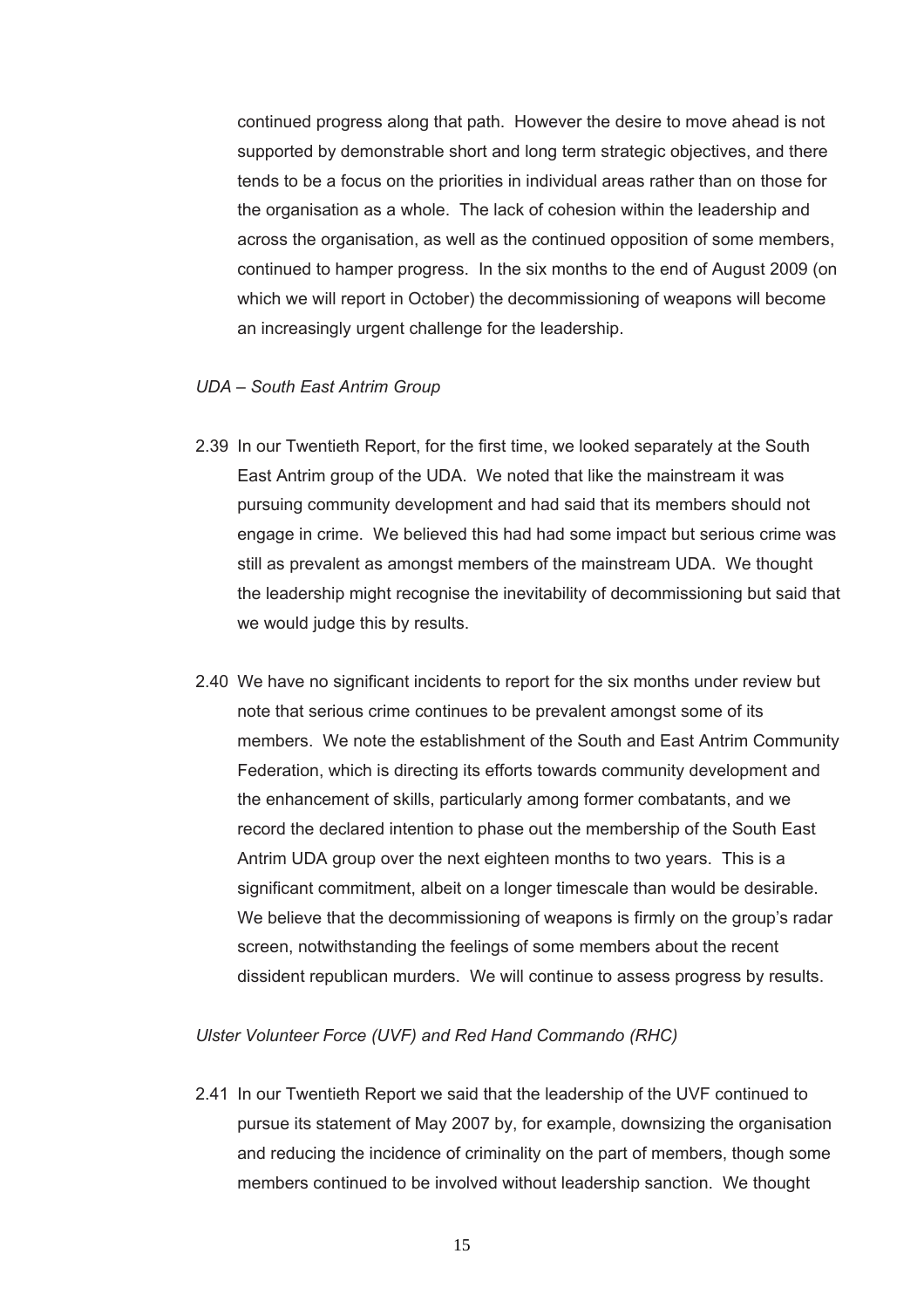that as an organisation the UVF was running itself down and was not involved in either preparatory or violent terrorist activity. We believed that some elements in the UVF might be moving to recognise that it must tackle the decommissioning of weapons but we saw no grounds for believing that there would be early steps actually to do so.

- 2.42 We believe that the strategy set out in the May 2007 statement remained in place and that the leadership continued to pursue it. The leadership is reasonably cohesive and we do not believe that there will be any major deviation from the strategy. The process of downsizing the organisation and reducing the level of criminality on the part of members continued in a worthwhile way. There was no engagement in either violent or preparatory terrorist activity. Some individuals sought to acquire weapons but we believe that this was on an ad hoc basis and without either the sanction or co-ordination of the leadership.
- 2.43 Sectarian attacks associated with UVF members, were at a low level, and there were a number of paramilitary-style assaults attributable to members. There were occasional indications of members targeting those they believed were engaged in crime, such as drug dealing, and in other forms of anti-social behaviour. Notwithstanding the efforts of the leadership, some members remain involved in a range of serious crimes. We believe that generally the proceeds of these crimes were for personal rather than organisational use.
- 2.44 Overall, the movement of the UVF towards an end point seems managed and cohesive and internal discipline looks fairly solid. The decommissioning of weapons remains the major outstanding issue. We believe that some in the leadership increasingly recognise that the UVF must tackle decommissioning, especially since the February 2010 (or possibly autumn 2009) deadline on the continuation of the decommissioning legislation which the Secretary of State has announced. It will soon be apparent whether it has become a deliverable option.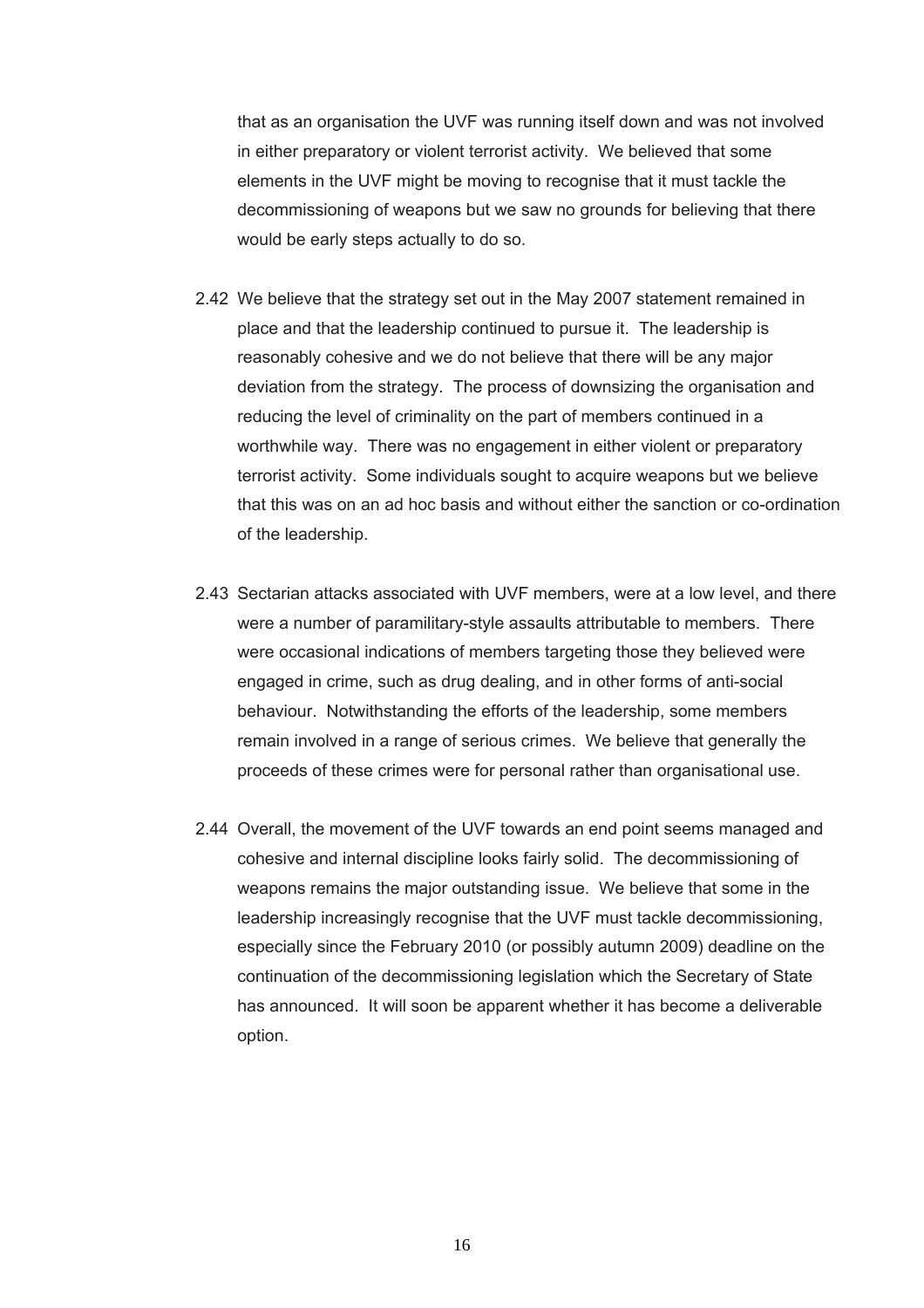# **3. PARAMILITARY GROUPS: THE INCIDENCE OF VIOLENCE**

- 3.1 Article 4 requires us to monitor trends. In this Section we set out information on the six months 1 September 2008 to 28 February 2009 set against similar information for earlier six month periods.
- 3.2 We must again refer to the unavoidable limitations of any statistical examination of the incidence of paramilitary violence. These tables of statistics include only those acts of violence which come to the notice of the police, and, as we know well from other sources of information, not all incidents are so reported. It is not possible to quantify intimidation short of actual violence, which may also not be reported and which can have just as traumatic an impact. And nothing we say about the statistics can adequately convey the dreadful experiences of the victims and their families.

|                     | 1 Sept 08-<br>28 Feb 09 | 1 Mar $-$<br>31 Aug 08  | 1 Sept 07-<br>29 Feb 08 | $1$ Mar $-$<br>31 Aug 07 | 1 Sept 06 -<br>28 Feb 07 | 1 Mar -<br>31 Aug 06 | 1 Sept 05-<br>28 Feb 06 | 1 Mar $-$<br>31 Aug 05 | 1 Sep 04 -<br>28 Feb 05 | 1 Mar $-$<br>31 Aug 04 | 1 Sept 03 -<br>29 Feb 04 | 1 Mar $-$<br>31 Aug 03 |
|---------------------|-------------------------|-------------------------|-------------------------|--------------------------|--------------------------|----------------------|-------------------------|------------------------|-------------------------|------------------------|--------------------------|------------------------|
| <b>CIRA</b>         |                         |                         |                         | 2                        |                          |                      |                         |                        |                         |                        |                          |                        |
| <b>INLA</b>         |                         | $\overline{\mathbf{A}}$ |                         | 4                        |                          |                      |                         |                        |                         |                        |                          |                        |
| LVF                 |                         |                         |                         |                          |                          |                      |                         |                        |                         |                        |                          |                        |
| ONH                 |                         |                         |                         |                          |                          |                      |                         |                        |                         |                        |                          |                        |
| <b>PIRA</b>         |                         |                         |                         |                          |                          |                      |                         |                        |                         |                        |                          |                        |
| <b>RIRA</b>         |                         |                         |                         |                          |                          |                      |                         |                        |                         |                        |                          |                        |
| UDA                 |                         |                         |                         |                          |                          |                      | 2                       | ٠                      | и                       |                        |                          |                        |
| UVF                 |                         |                         |                         |                          |                          |                      |                         | $\overline{4}$         |                         | 2                      |                          |                        |
| Not<br>attributable |                         |                         |                         |                          |                          |                      |                         |                        |                         |                        |                          | $\overline{2}$         |
| <b>TOTAL</b>        | 0                       |                         |                         | 3                        | 0                        | 0                    | 2                       | 5                      |                         | 3                      | 2                        | 5                      |

 $\overline{a}$ 

3.3 Over the period from 1 March 2003 to 28 February 2009 we believe that the number of *paramilitary murders* was as follows<sup>10</sup>:

3.4 This is the third six month period we have reviewed in which there have been no paramilitary murders, and is the first such for two years. However, since 28 February dissident republicans have committed three murders. We refer to these in our comments in Section 2 above and will refer to them in our next report, due in October 2009. We are aware that a faction of RIRA has claimed

 $10$  In successive earlier reports we included extensive annotations to the following table, for example indicating why we had not included particular murders. We discontinued this practice in our Twelfth Report in October 2006 and we refer readers to those earlier reports for the full details.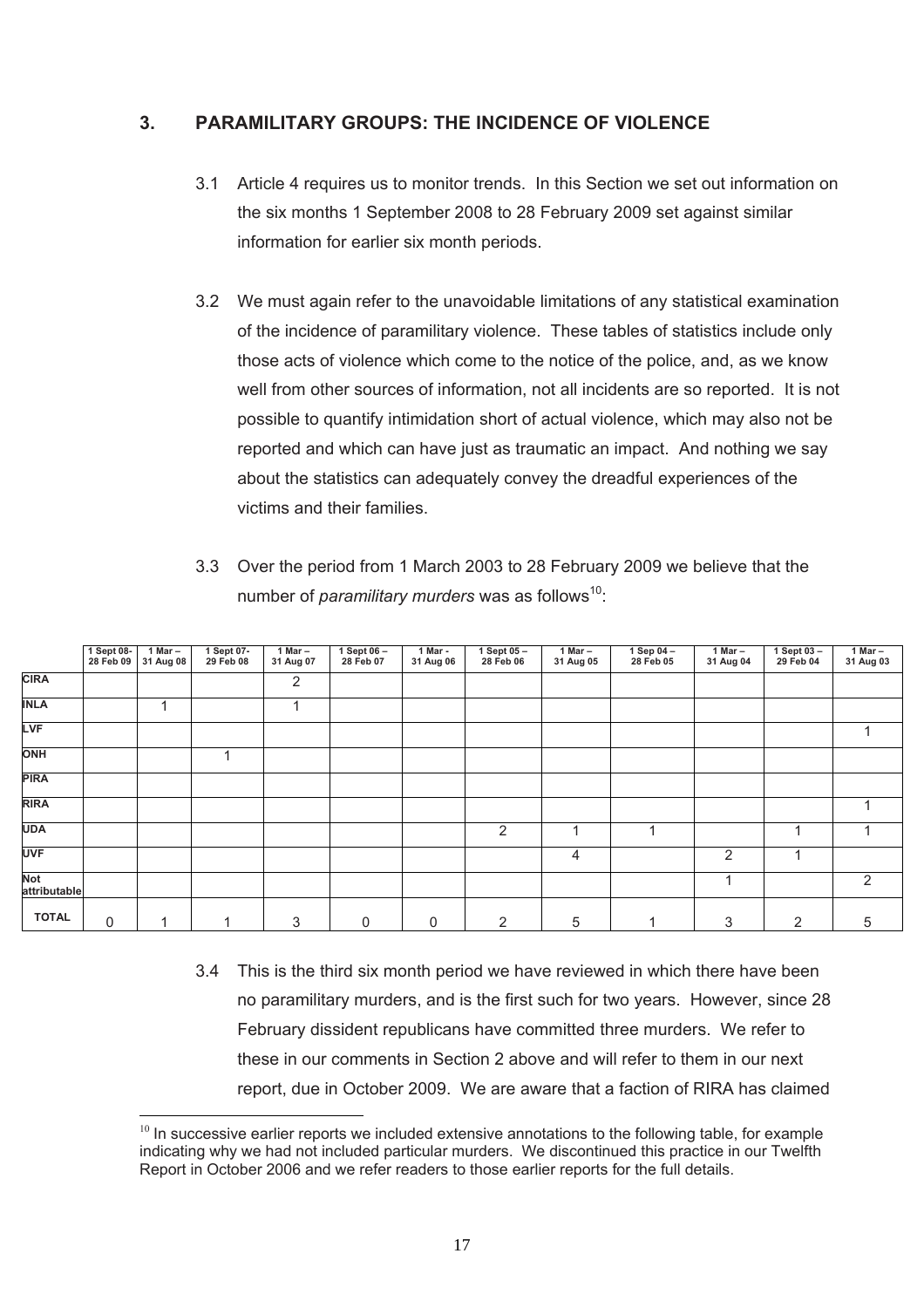responsibility for the murder of Denis Donaldson in April 2006. We are as yet unable to attribute responsibility for it, but the investigation is active and ongoing.

3.5 The number of *casualties of paramilitary shootings and assaults* from 1 March 2003 to 28 February 2009 was as follows:

#### **Shooting Casualties**

| Responsible<br>Group | Sept 08-<br>28 Feb 09 | $^4$ Mar $-$ | <b>Sept 07-</b><br>31 Aug 08 29 Feb 08 | Mar-<br>31 Aug 07 | <b>Sept 06-</b><br>28 Feb 07 | 1 Mar-<br>31 Aug 06 | 1 Sept 05 -<br>28 Feb 06 | l Mar-<br>31 Aug 05 | Sep 04-<br>28 Feb 05 | 1 Mar-<br>31 Aug 04 | Sept 03-<br>29 Feb 04 | 1 Mar-<br>31 Aug 03 |
|----------------------|-----------------------|--------------|----------------------------------------|-------------------|------------------------------|---------------------|--------------------------|---------------------|----------------------|---------------------|-----------------------|---------------------|
| Loyalist             | ▃                     |              |                                        |                   |                              | 14                  | 36                       | 36                  | $\sim$<br>J.         | 39                  | 69                    | 34                  |
| <b>Republican</b>    |                       | u            |                                        |                   |                              |                     |                          |                     |                      |                     | 19                    | 35                  |
| <b>TOTAL</b>         |                       |              |                                        |                   | 10                           | 18                  | 38                       | 40                  | 44                   | 50                  | 88                    | 69                  |

# **Assault Casualties**

| Responsible<br>Group | Sept 08-<br>28 Feb 09 | Mar –<br>31 Aug 08 | Sept 07-<br>29 Feb 08 | Mar-<br>31 Aug 07 | Sept 06-<br>28 Feb 07 | 1 Mar-<br>31 Aug 06 | <sup>1</sup> Sept 05-<br>28 Feb 06 | l Mar-<br>31 Aug 05 | Sep 04-<br>28 Feb 05 | <sup>1</sup> Mar-<br>31 Aug 04 | Sept 03-<br>29 Feb 04 | 1 Mar-<br>31 Aug 03 |
|----------------------|-----------------------|--------------------|-----------------------|-------------------|-----------------------|---------------------|------------------------------------|---------------------|----------------------|--------------------------------|-----------------------|---------------------|
| Loyalist             | 16                    | 10                 | 26                    | 10<br>ں ا         |                       | 10<br>◡             | 20                                 | 39                  | 29                   | 42                             | 57                    | 46                  |
| <b>Republican</b>    |                       |                    | ◠                     |                   |                       |                     |                                    | 16                  | ΩE<br>∠⊾             | <b>40</b>                      | 26                    | 24                  |
| <b>TOTAL</b>         | 20                    | 16                 | つ<br>ےں               | 16                | 19                    | 28                  | 26                                 | 55                  | 54                   | 60                             | o٥<br>၀၁              | 70                  |

- 3.6 The total number of shooting casualties is slightly down on the preceding six month period and indicates two main things. First, the overall pattern has been very broadly level for eighteen months, at 7, 11 and most recently 9; this is also similar to the six months from September 2006 to February 2007, and contrasts with the wholly exceptional six months March to August 2007 when there was only one. Second, the great majority of the shootings – 7 as against 2 - were undertaken by republican paramilitaries - all dissident republicans. This echoes the pattern back to September 2006, again with the exception of March to August 2007.
- 3.7 The number of assault casualties has increased from 16 to 20, though this is nevertheless the third lowest for any of the six month periods we have reviewed since March 2003. In contrast to shootings, the majority of the casualties were victims of loyalist attacks; this also follows the long term pattern.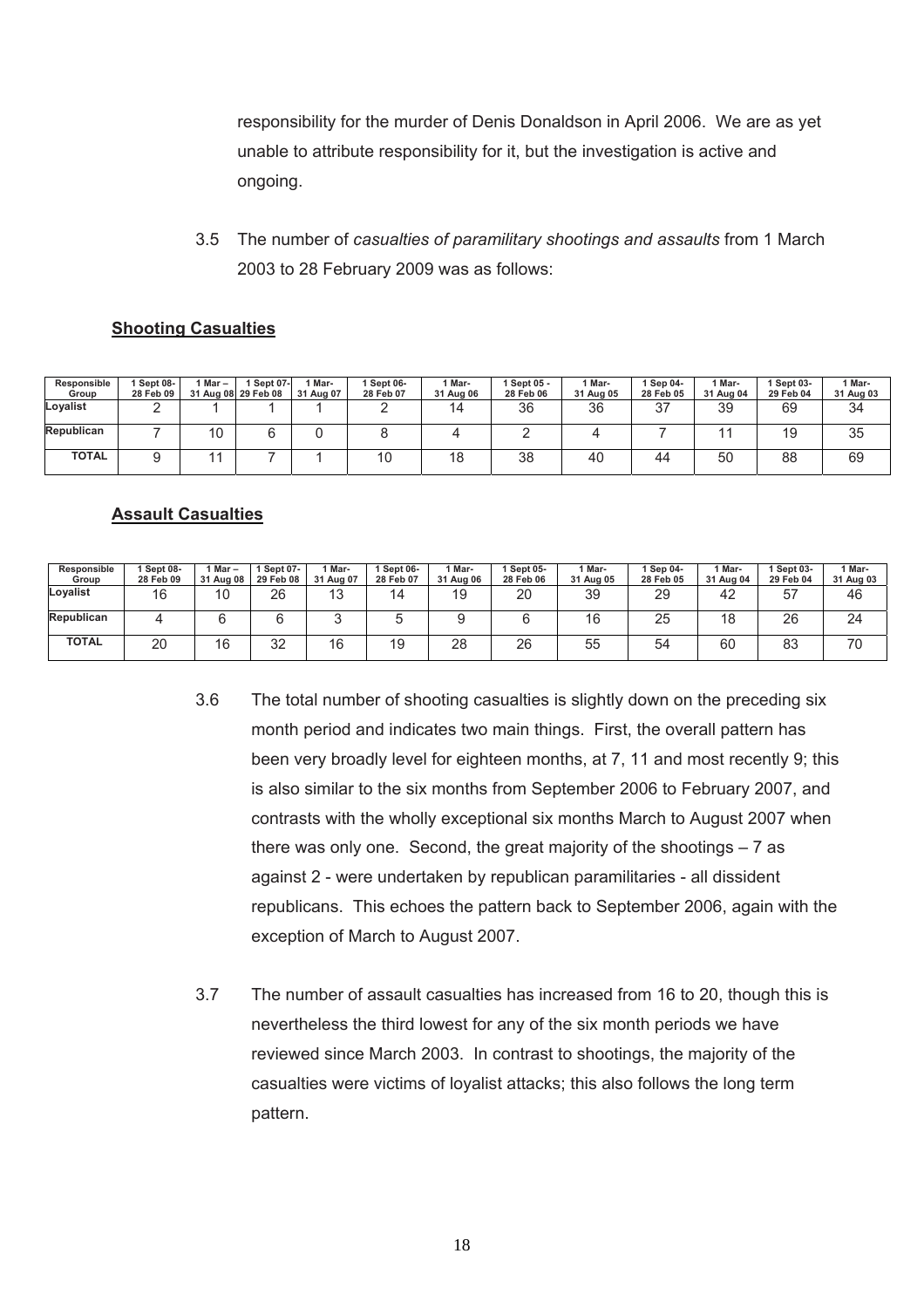3.8 The following graphs include the monthly figures we have previously published, extended by six months to 28 February 2009.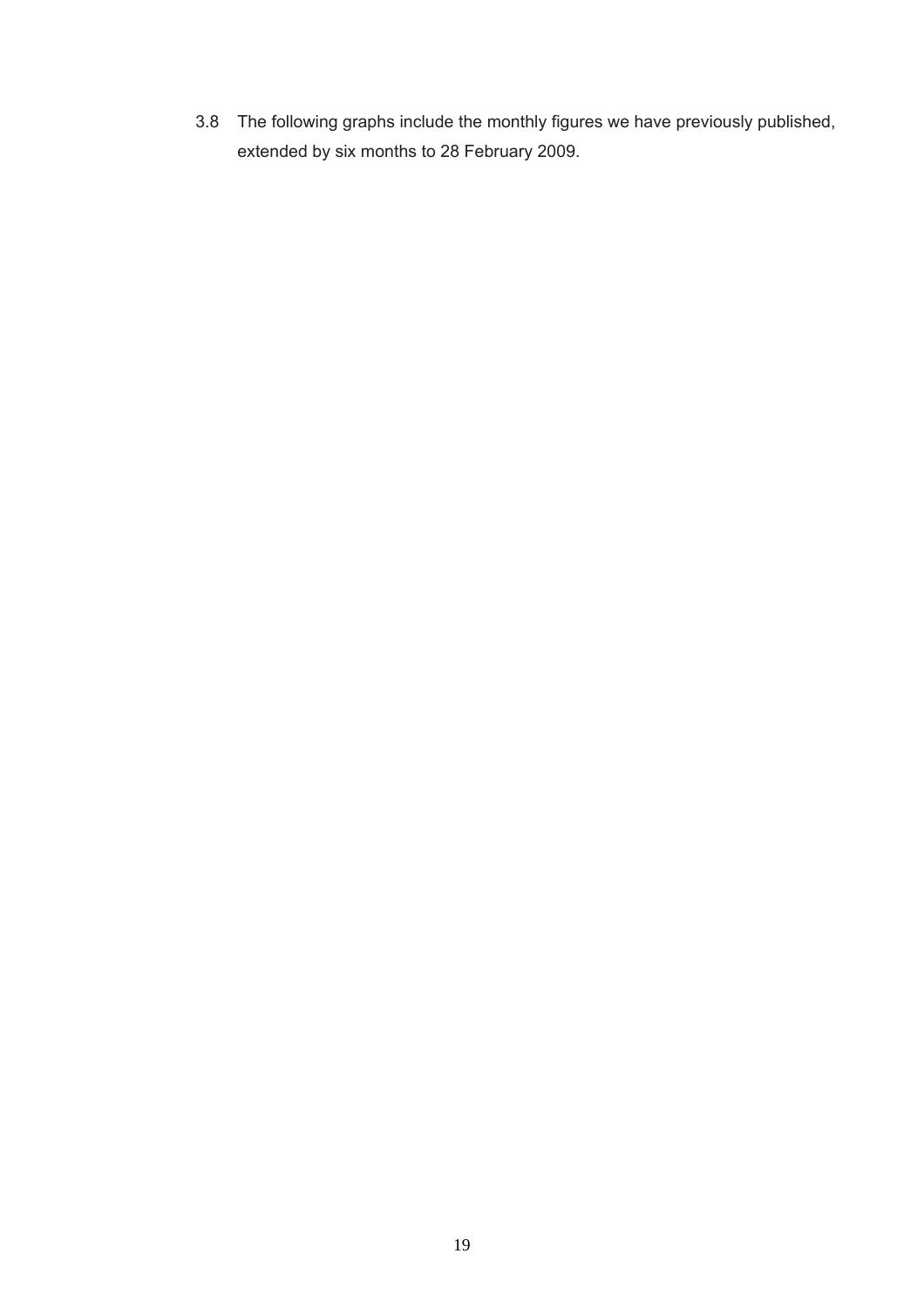





20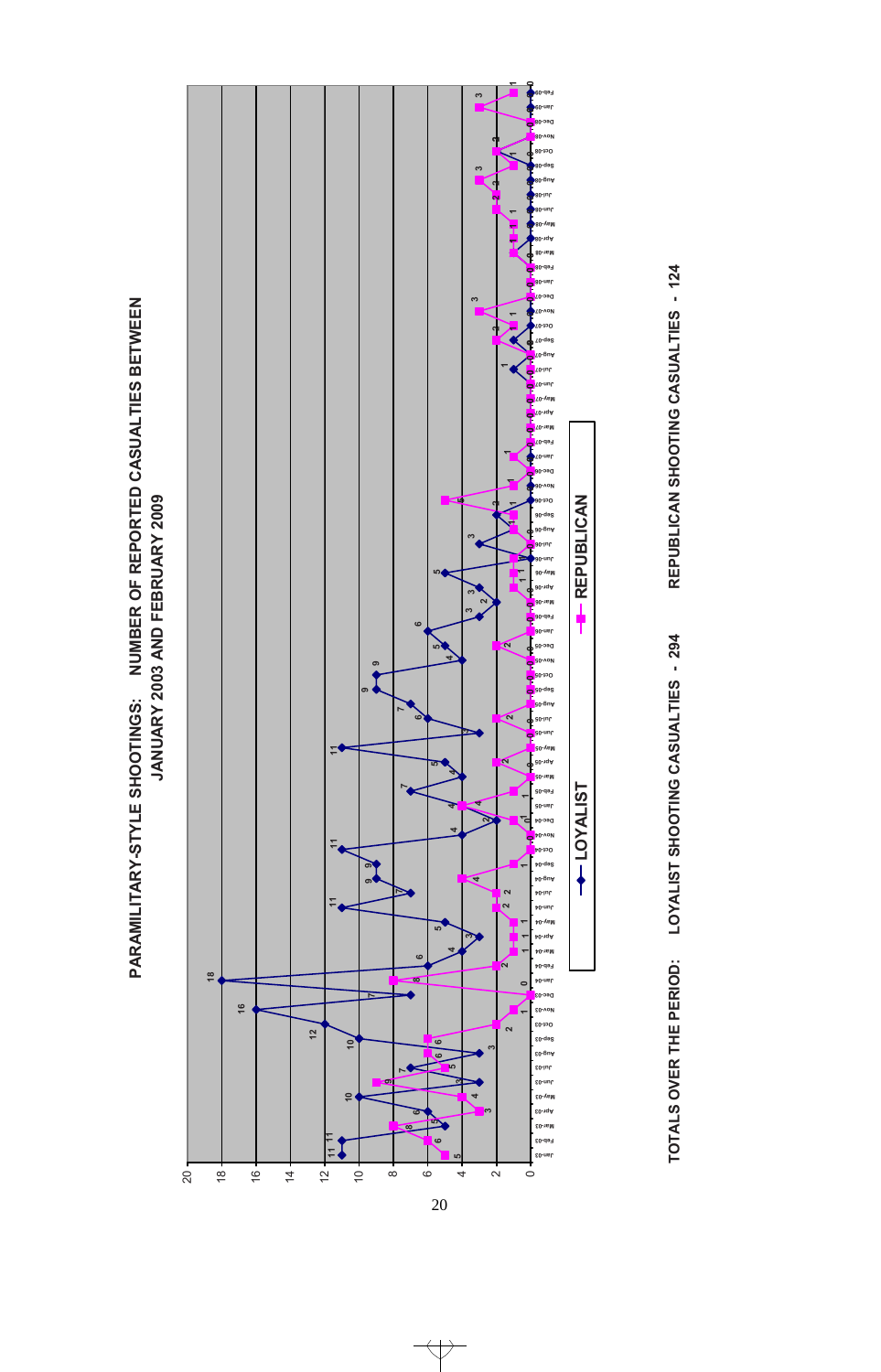





REPUBLICAN PARAMILITARY ASSAULTS - 152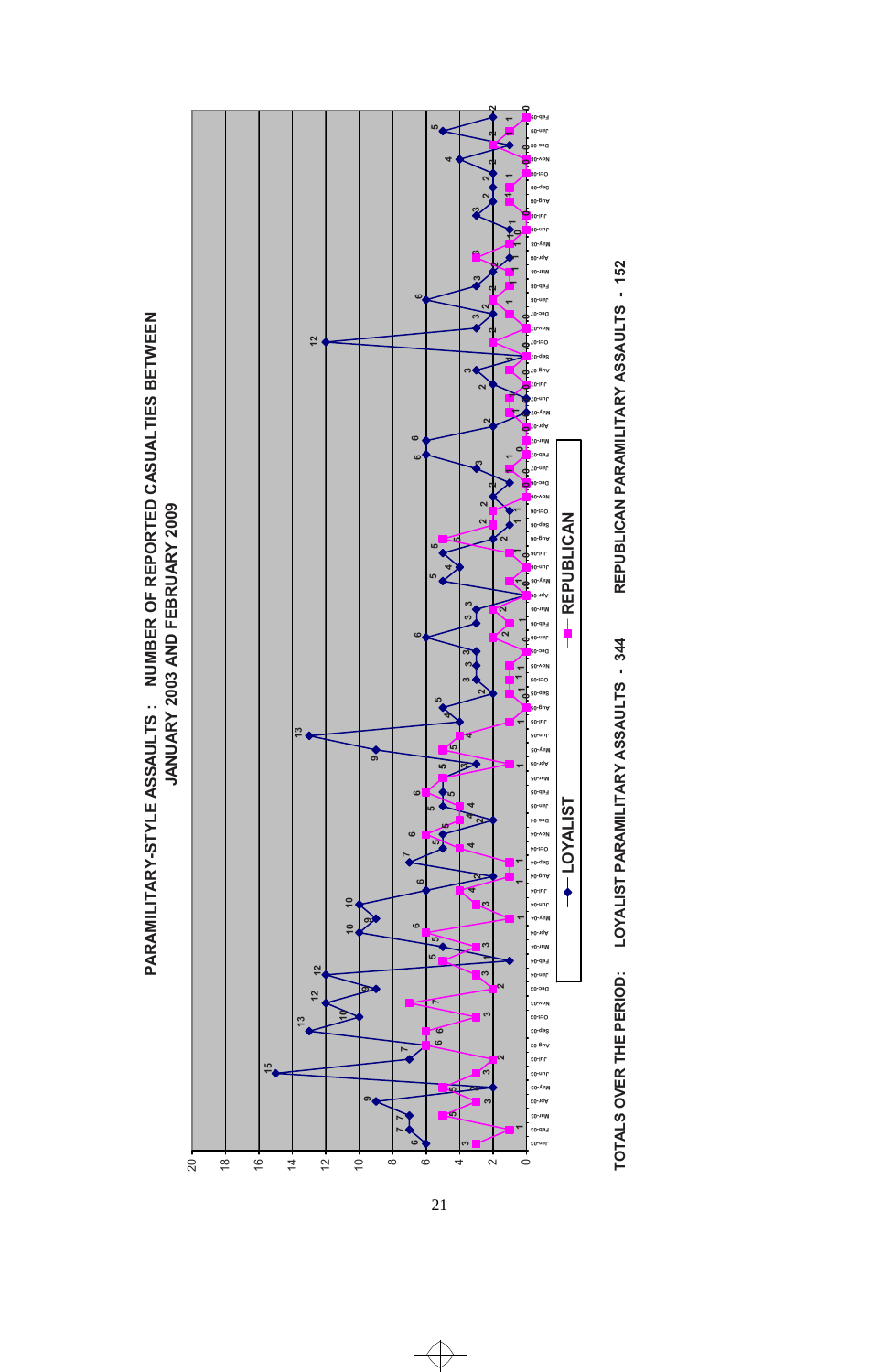#### *Conclusions*

3.9 In recent Article 4 reports we have sounded the cautionary note that small movements in the figures result in considerable percentage changes<sup>11</sup>. This is because there were few paramilitary attacks in the period under review to the end of February 2009 compared with the earlier part of the periods on which we have reported over the past five years. The conclusions we set out below illustrate the trends which we are required to monitor and enable readers to make comparisons with our earlier reports, but **the percentages must therefore be interpreted with care**.

3.10 Our conclusions for the six months 1 September 2008 to 28 February 2009 are:

- **The number of casualties from both shootings and assaults increased from 27 to 29, an increase of 7% compared with the previous six month period. Compared with the same six month period in 2007/2008 it decreased from 39 to 29, a fall of 10, or 26%;**
- **The combined figure of shooting and assault casualties from loyalist attacks – 18 – was 7 higher than in the previous six month period. This represents an increase of 64%. Compared with the same period in 2007/2008 there was a fall of 9, or 33%. In the latest period the total was made up of 2 shooting casualties (1 in the preceding six months) and 16 assault casualties (10 in the preceding six months);**
- **The combined figure of shooting and assault casualties from republican attacks – 11 – was 5 lower than in the previous six month period. This represents a decrease of 31%. Compared with the same period in 2007/2008 there was a fall of 1, or 8%. In the latest period the total was made up of 7 shooting casualties (10 in the preceding six months) and 4 assault casualties (6 in the preceding six months);**

 $\overline{a}$ <sup>11</sup> IMC Fifteenth Report, April 2007, paragraph 3.9; IMC Seventeenth Report, November 2007, paragraph 3.14; IMC Eighteenth Report, May 2008, paragraph 3.9; and IMC Twentieth Report, November 2008, paragraph 3.14.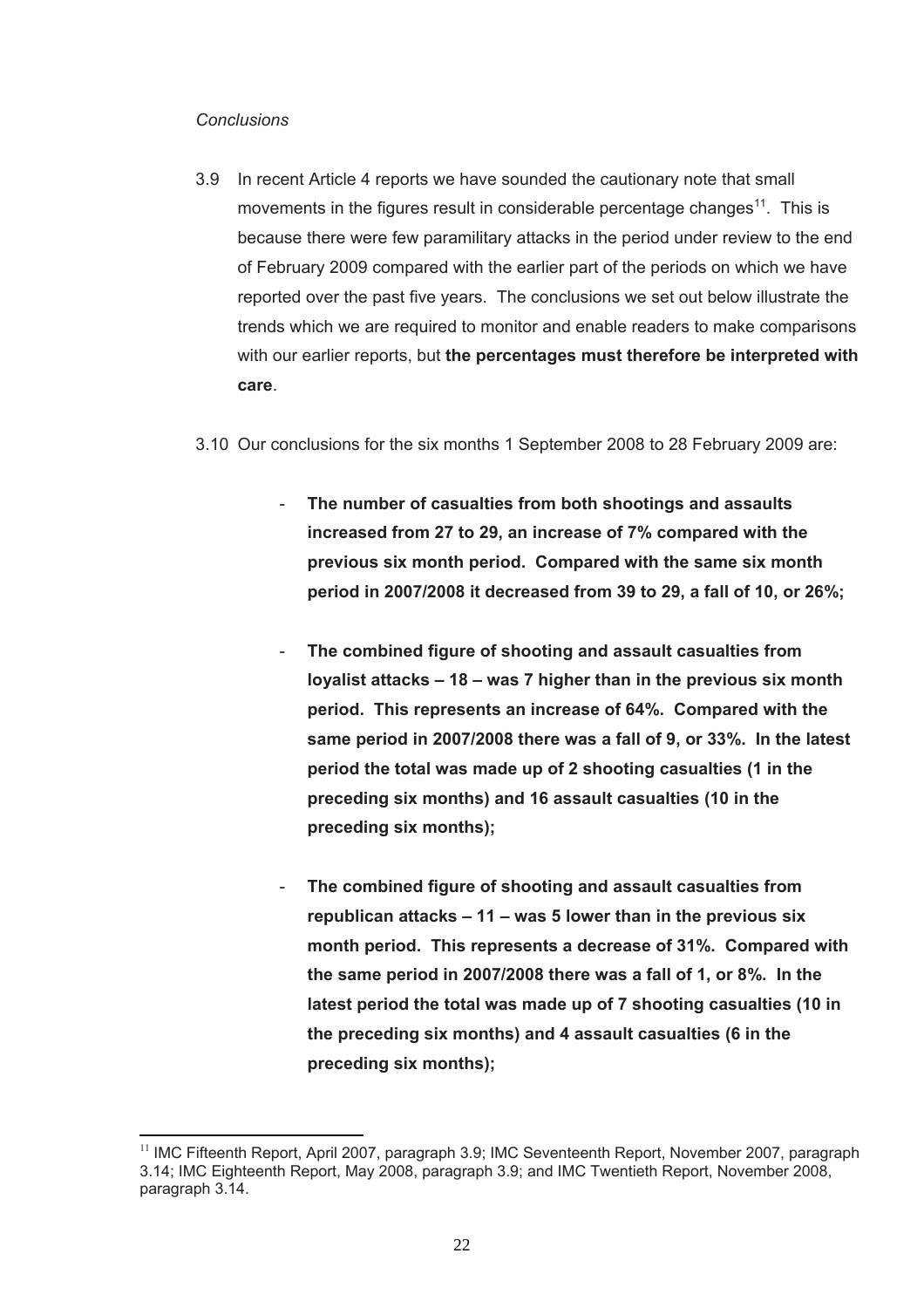- **Averaged out for all paramilitary groups, there was 1 victim every week;**
- **Dissident republicans caused 78% of the shooting casualties and loyalists 80% of the assault casualties;**
- **PIRA was not responsible for any of these incidents12;**
- **The changes may be summarised as follow:**

#### *Loyalist Groups*

- **Shooting casualties were up from 1 to 2 compared with the preceding six month period and with the same period in 2007/2008;**
- **Assault casualties were up by 60% from 10 to 16 compared with the preceding six month period and down by 38% from 26 to 16 compared with the same period in 2007/2008;**

#### *Republican Groups*

- **Shooting casualties were down by 30% from 10 to 7 compared with the preceding six month period and up by 17% from 6 to 7 compared with the same period in 2007/2008;**
- **Assault casualties were down by 33% from 6 to 4 compared with the preceding six month period and with the same period in 2007/2008.**

 $\overline{a}$  $12$  We have noted in all our reports of this type since our Eighth in February 2006 that PIRA as an organisation had not been responsible for any of the casualties of paramilitary shootings or assaults.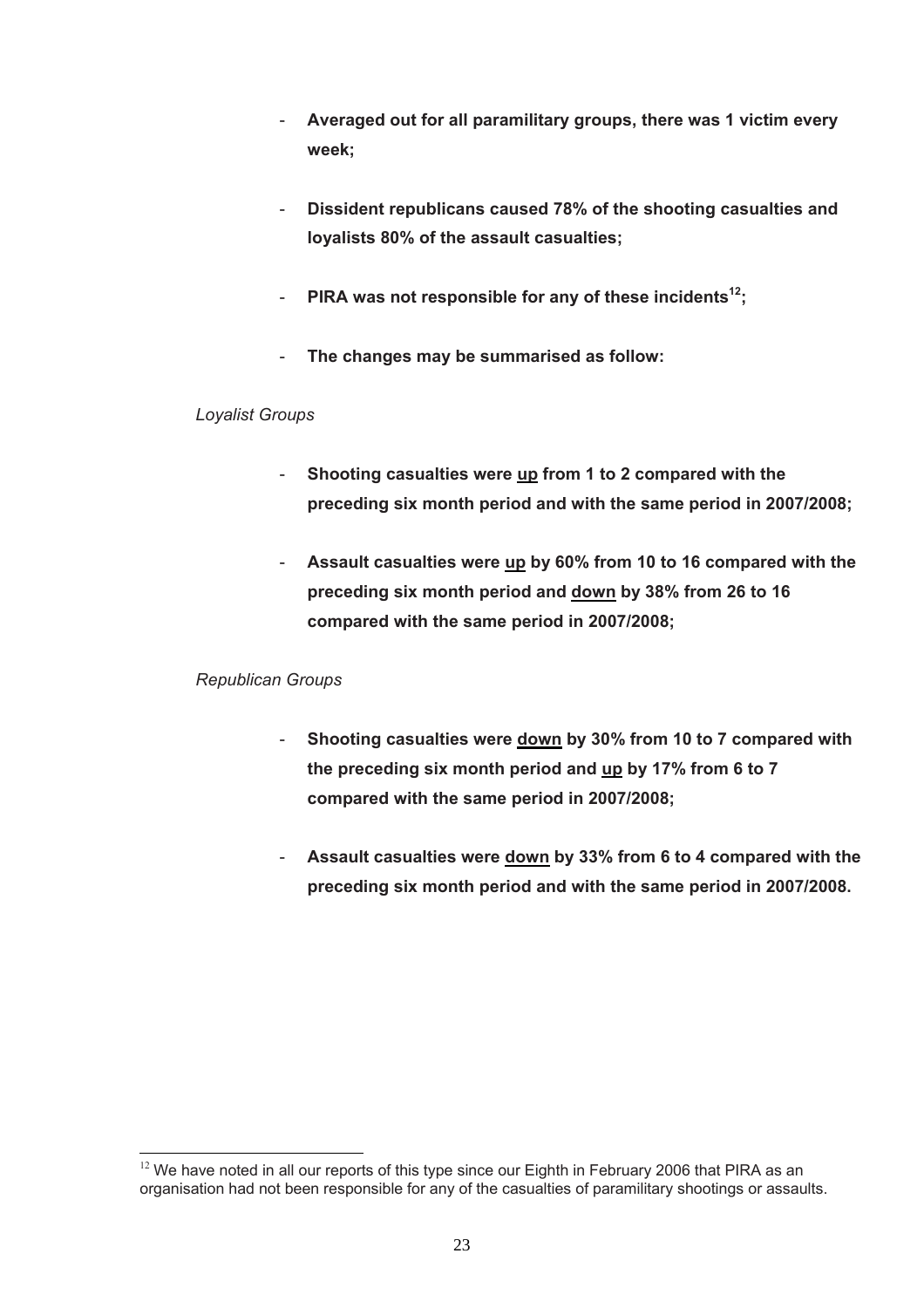## 4**. LEADERSHIP**

- 4.1 Article 4 of the International Agreement requires us to assess whether the leadership of paramilitary groups is directing illegal activities or seeking to prevent them.
- 4.2 We continue to apply here the standards we think should be observed by people in positions of leadership in political parties and in groups associated with paramilitary groups which we originally set out four years ago in the Spring of  $2005<sup>13</sup>$ . They are that those in leadership should articulate their opposition to all forms of illegality, should exert their influence against members of paramilitary groups who had not given up crime, and should give clear support to the criminal justice system.

#### *Sinn Féin and PIRA*

- 4.3 In our Twentieth Report we said that the position had not changed since our ad hoc Nineteenth Report in September 2008, namely that the leadership remained firmly committed to following the political path and would not in our view be diverted from it. We concluded that PIRA had completely relinquished the leadership and other structures appropriate to a time of armed conflict.
- 4.4 We remain firmly of this view. By way of further evidence, and although they relate to events outside the period under review, we think it is also right to refer to two other matters. First, the unequivocal terms in which the leadership of Sinn Féin condemned the three murders and associated injuries committed by dissident republicans in March 2009, and the way in which it urged people to give any information they had to the police. Second, the examples since then of senior figures giving leadership to the republican community as a whole to continue to move away from violence and to reject the destructive approach of the dissident groups who seek to destroy the peace process.

 $\overline{a}$  $13$  IMC Fifth Report, May 2005, paragraphs 1.15-1.17 and 8.9-8.10.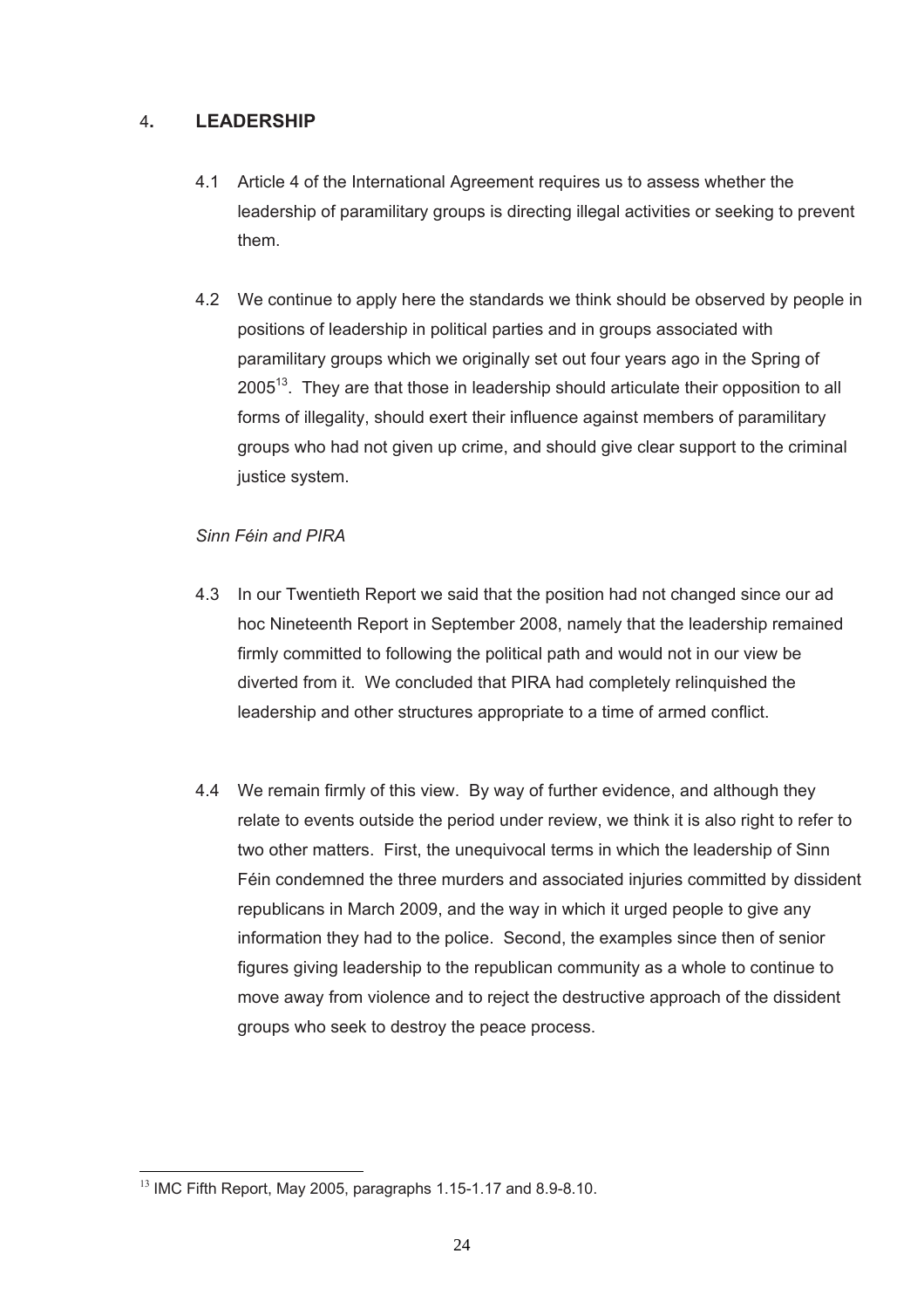#### *The PUP and the UVF*

- 4.5 In our Twentieth Report we said that the leadership of the UVF remained committed to its statement of May 2007 and that it was continuing to implement it. There had been engagement with republicans, a reduction in assaults and criminal activity, and a winding down of operational structures. But decommissioning remained outstanding and we hoped it would be addressed soon. We encouraged the PUP to continue to exert a positive influence to that end.
- 4.6 We have no change to make to this assessment. There has been continuing worthwhile progress in the implementation of the strategy announced in May 2007. The leadership was successful in its efforts to prevent a violent reaction on the part of members to the recent dissident republican murders. We see this as further evidence of its wishing to play its part in maintaining peace and normalisation. Decommissioning remains the main outstanding issue, made the more urgent because of the time limit imposed on the protections afforded paramilitaries by the legislation. We believe that the leadership of the PUP fully understand the implications of this and hope it is able to persuade the leadership of the UVF of the consequences for the organisation and for individuals of the failure to deliver on decommissioning soon.

#### *The UPRG and the UDA*

- 4.7 In our Twentieth Report we said that the intentions in general on the part of the leadership of the mainstream UDA remained constructive, in that they wished to secure the development of their communities and to reduce crime and had made clear that violence was not acceptable as a means of dealing with anti-social behaviour or for any other purpose. But we pointed again to how the UDA's loose structure made progress harder. We emphasised that it was delivery which mattered, that decommissioning had to be tackled and that the leadership had to recognise that the organisation's time as a paramilitary group has passed. We also said that similar observations could be applied to the leadership of the South East Antrim break-away group.
- 4.8 The intentions of the leadership remain, as we said six months ago, constructive. We believe that it genuinely wants to make progress in changing the organisation and in channelling efforts increasingly towards community development. We note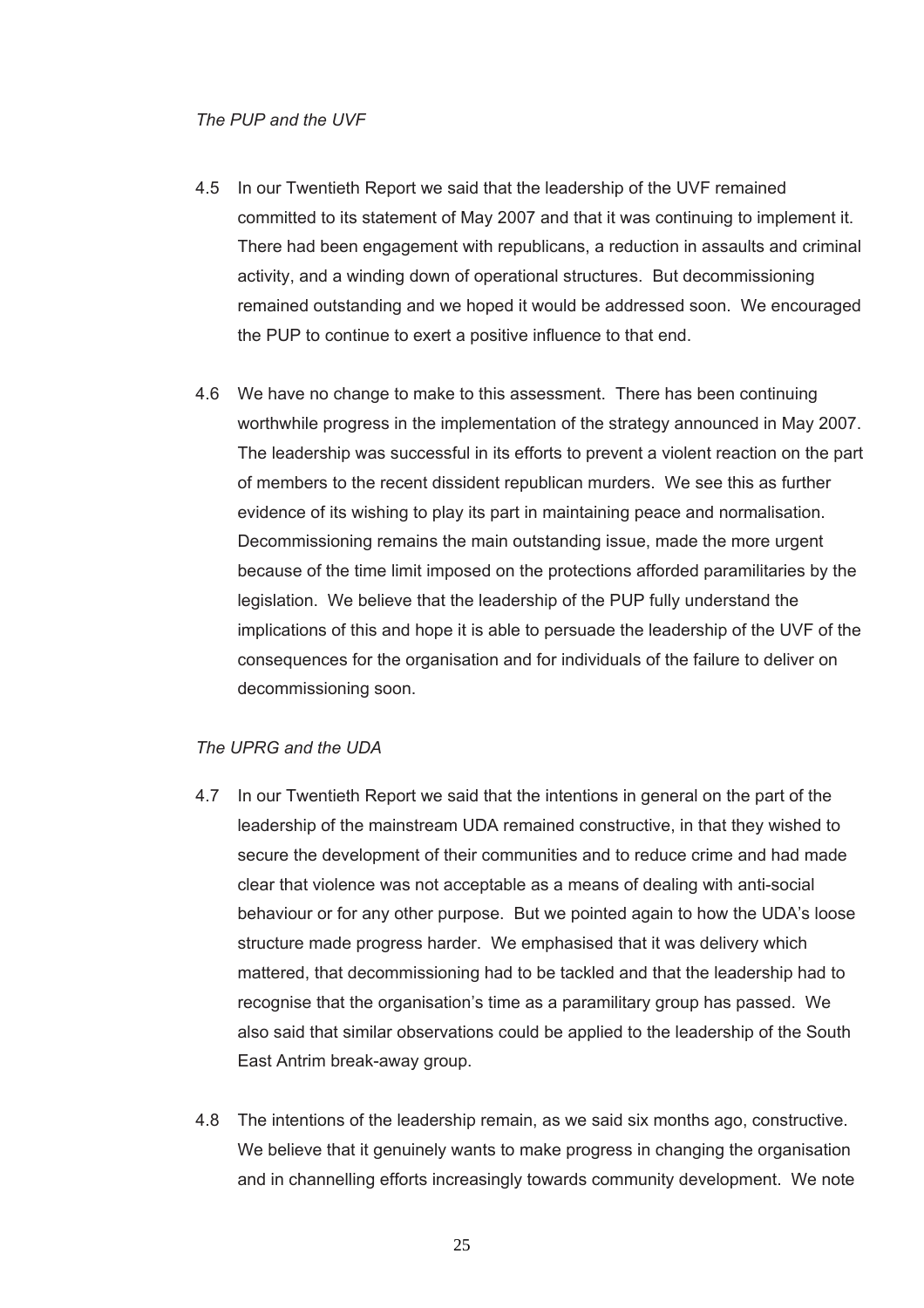that members did not react violently to the recent dissident republican murders. This restraint reflected the conscious exercise of leadership and a recognition of the counter-productive nature of violence. There is still much that has to be done. We remain concerned about the leadership's role in respect of exiling. It has been put to us that this may be a less serious response than physical violence against local drug dealers. We do not accept this and instead urge close dialogue between the community and the PSNI to develop strategies to deal with drug dealing and other crimes. These should at one and the same time be practicable, human rights compliant, inspire public confidence and be devoid of the threat of violence. However, the most urgent challenge is now on decommissioning, for which time is running out.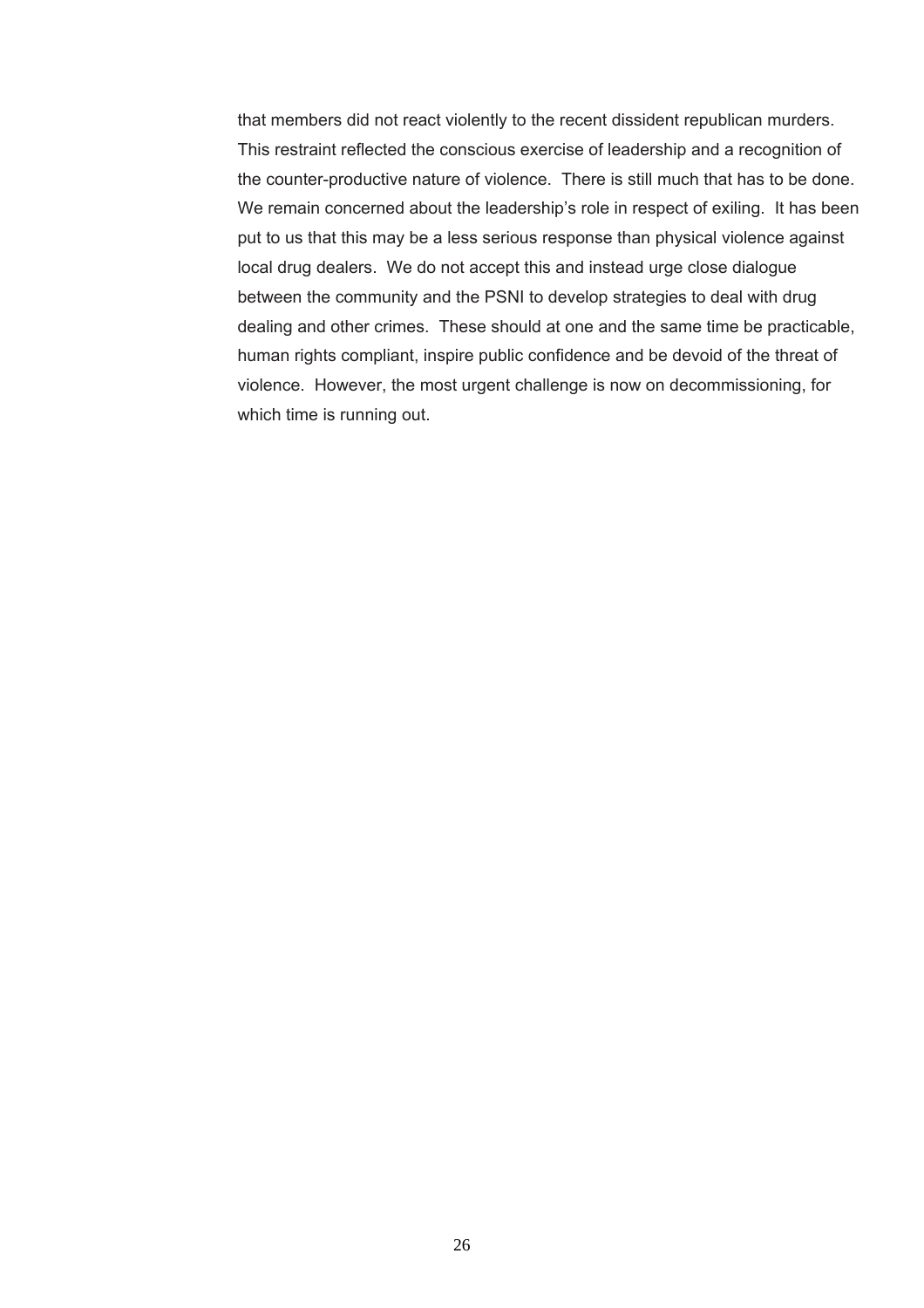# **5. OTHER ISSUES**

- 5.1 In our Twentieth Report we referred to the criminal justice system<sup>14</sup>. We said that as Northern Ireland became more normal so it would be important that the operation of the system was directed to its evolving needs. We drew particular attention to the arrangements for the disclosure of prosecution material in Northern Ireland as compared with those elsewhere in the UK and in Ireland and said that we would look further at the matter.
- 5.2 We were glad to learn that since then the Public Prosecution Service and the Crown Prosecution Service, together with other relevant government departments have been examining practices on disclosure in Northern Ireland and in England & Wales. We note too that one of the issues under examination is the nature and timing of engagement between the PPS and the PSNI during the course of the police investigations, on which arrangements in Northern Ireland and in England & Wales appear to differ at the moment. We are sure that comparison of this kind can serve a useful purpose and will help ensure that the operation of the criminal justice system is best fitted to serve Northern Ireland's future needs. We will continue to monitor this and other issues to do with the operation of the criminal justice system which we think bear on our remit in connection with the activities of paramilitary groups.
- 5.3 Since our Twentieth Report, legislation has been passed at Westminster to enable the devolution of policing and justice powers to the Northern Ireland Executive and Assembly, and there continue to be discussions in the Assembly to that end. The transfer of these functions, including the appointment of a local Northern Ireland Attorney General and a Minister of Justice, will be a very important development, and could be one of the final stages of the peace process.

 $\overline{a}$  $14$  IMC Twentieth report, November 2008, paragraphs 5.5 and 5.6.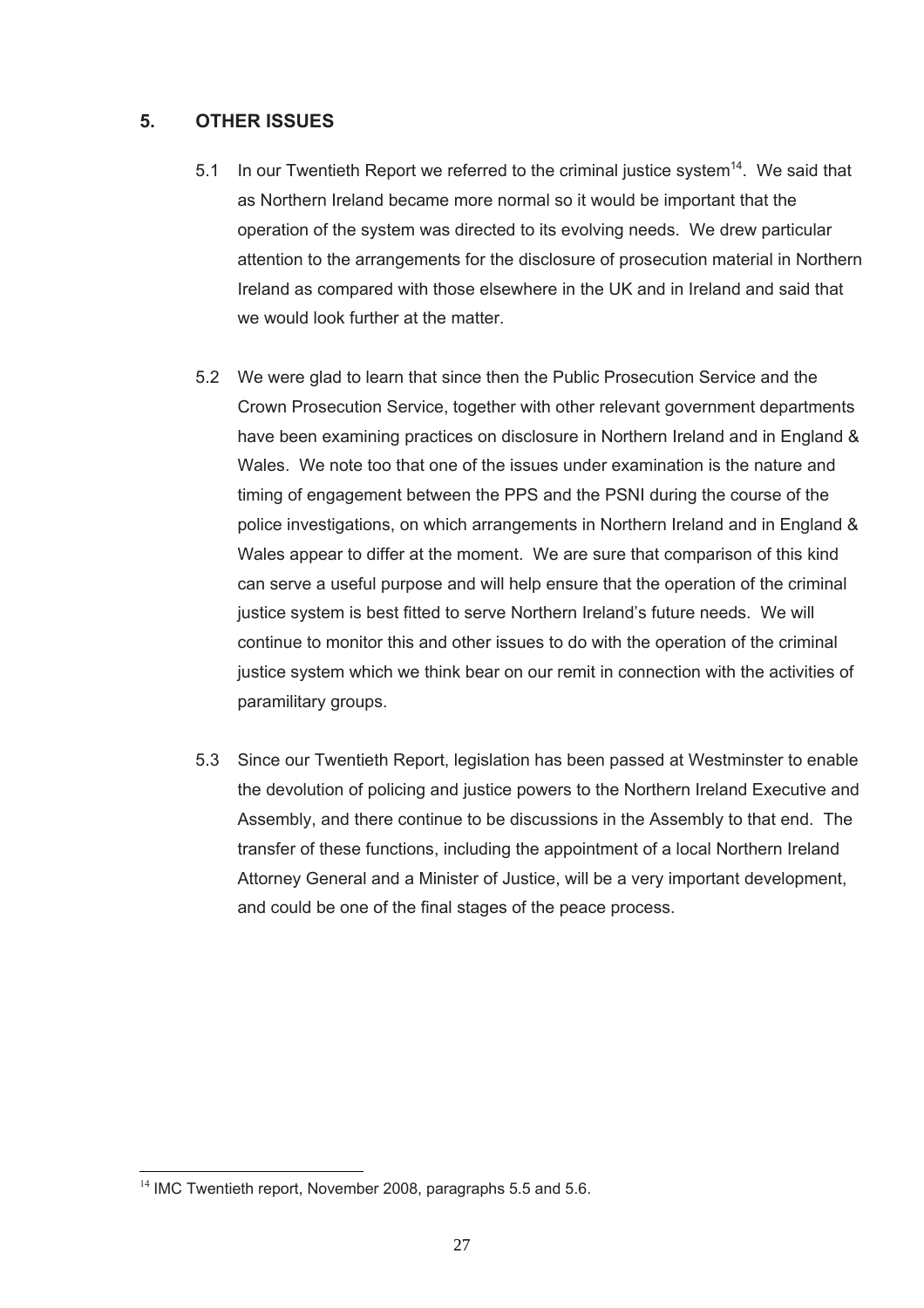# **INTERNATIONAL AGREEMENT BETWEEN THE GOVERNMENT OF THE UK AND THE GOVERNMENT OF IRELAND – ARTICLES 4 AND 7**

#### **Article 4**

In relation to the remaining threat from paramilitary groups, the Commission shall:

- (a) monitor any continuing activity by paramilitary groups including:
	- i. attacks on the security forces, murders, sectarian attacks, involvement in riots, and other criminal offences;
	- ii. training, targeting, intelligence gathering, acquisition or development of arms or weapons and other preparations for terrorist campaigns;
	- iii. punishment beatings and attacks and exiling;
- (b) assess:
- i. whether the leaderships of such organisations are directing such incidents or seeking to prevent them; and
- ii. trends in security incidents.
- (c) report its findings in respect of paragraphs (a) and (b) of this Article to the two Governments at six-monthly intervals; and, at the joint request of the two Governments, or if the Commission sees fit to do so, produce further reports on paramilitary activity on an ad hoc basis.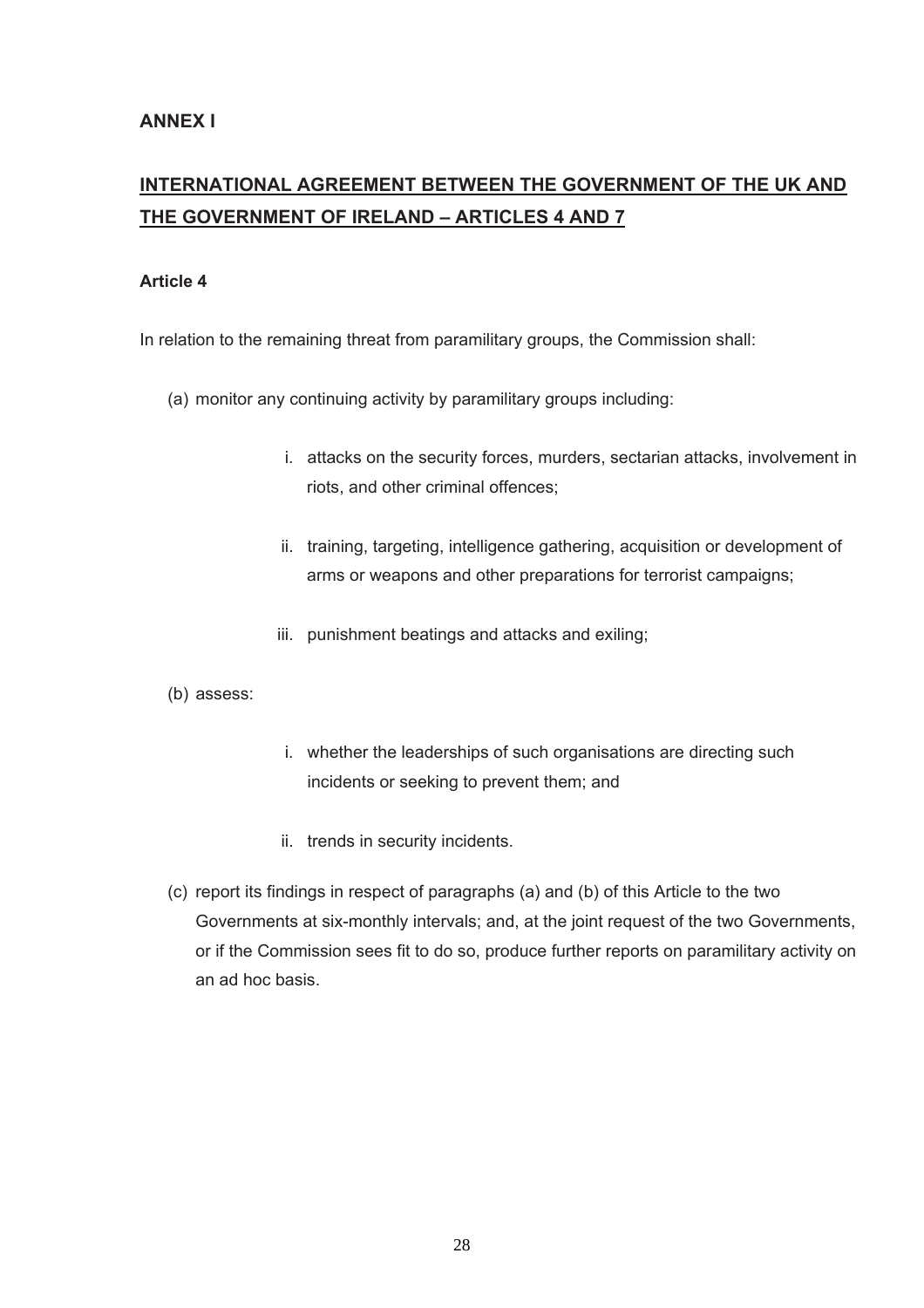# **Article 7**

When reporting under Articles 4 and 6 of this Agreement, the Commission, or in the case of Article 6(2), the relevant members thereof shall recommend any remedial action considered necessary. The Commission may also recommend what measures, if any, it considers might appropriately be taken by the Northern Ireland Assembly, such measures being limited to those which the Northern Ireland Assembly has power to take under relevant United Kingdom legislation.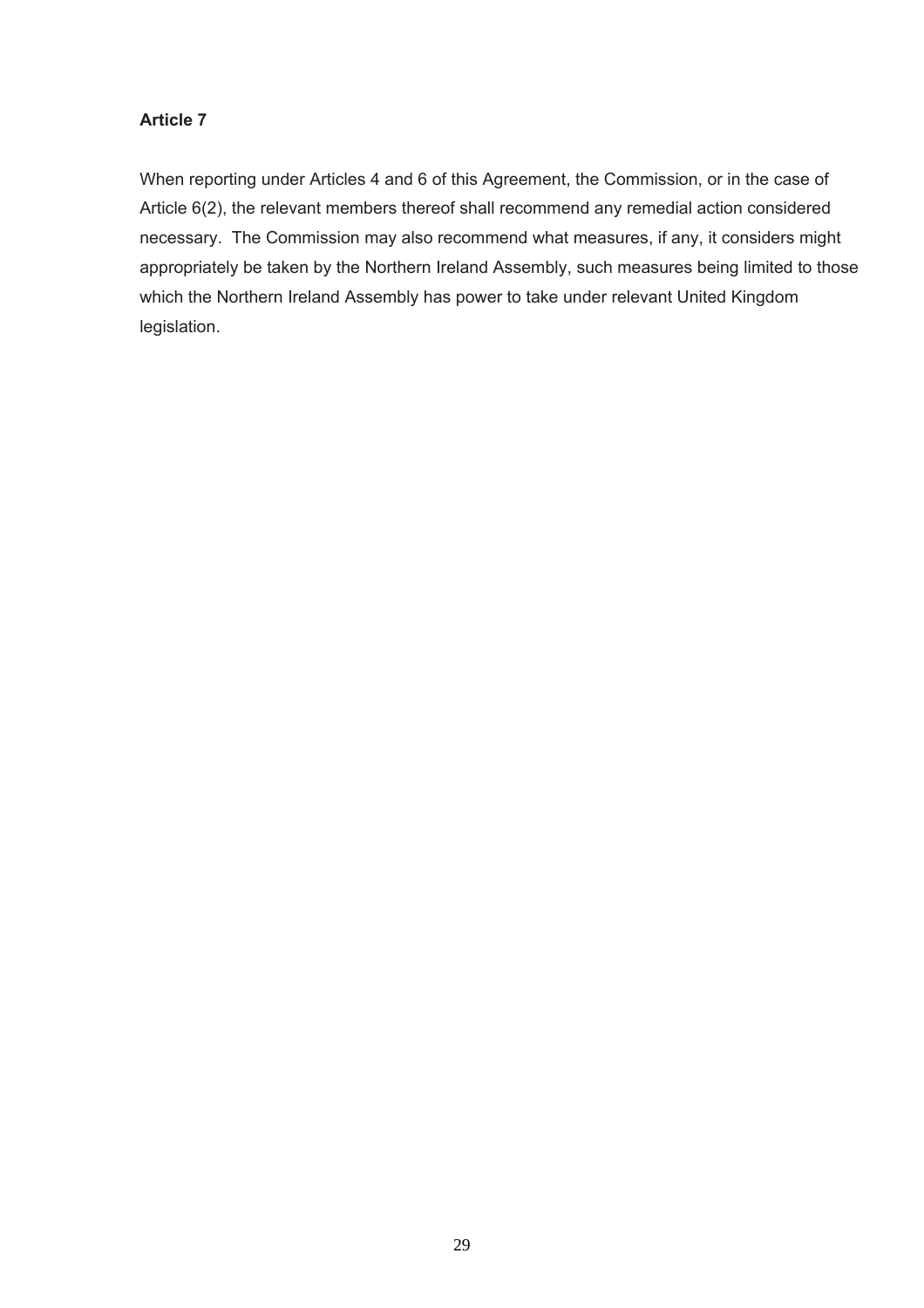# **ANNEX II**

# **THE IMC'S GUIDING PRINCIPLES**

These guiding principles were set out in the statement the IMC issued on 9 March 2004.

- The rule of law is fundamental in a democratic society.
- We understand that there are some strongly held views about certain aspects of the legal framework, for example the special provisions applying to terrorism, and that those holding these views will continue to seek changes. But obedience to the law is incumbent on every citizen.
- The law can be legitimately enforced only by duly appointed and accountable law enforcement officers or institutions. Any other forcible imposition of standards is unlawful and undemocratic.
- Violence and the threat of violence can have no part in democratic politics. A society in which they play some role in political or governmental affairs cannot – in the words of Article 3 – be considered either peaceful or stable.
- Political parties in a democratic and peaceful society, and all those working in them, must not in any way benefit from, or be associated with, illegal activity of any kind, whether involving violence or the threat of it, or crime of any kind, or the proceeds of crime. It is incumbent on all those engaged in democratic politics to ensure that their activities are untainted in any of these ways.
- It is not acceptable for any political party, and in particular for the leadership, to express commitment to democratic politics and the rule of law if they do not live up to those statements and do all in their power to ensure that those they are in a position to influence do the same.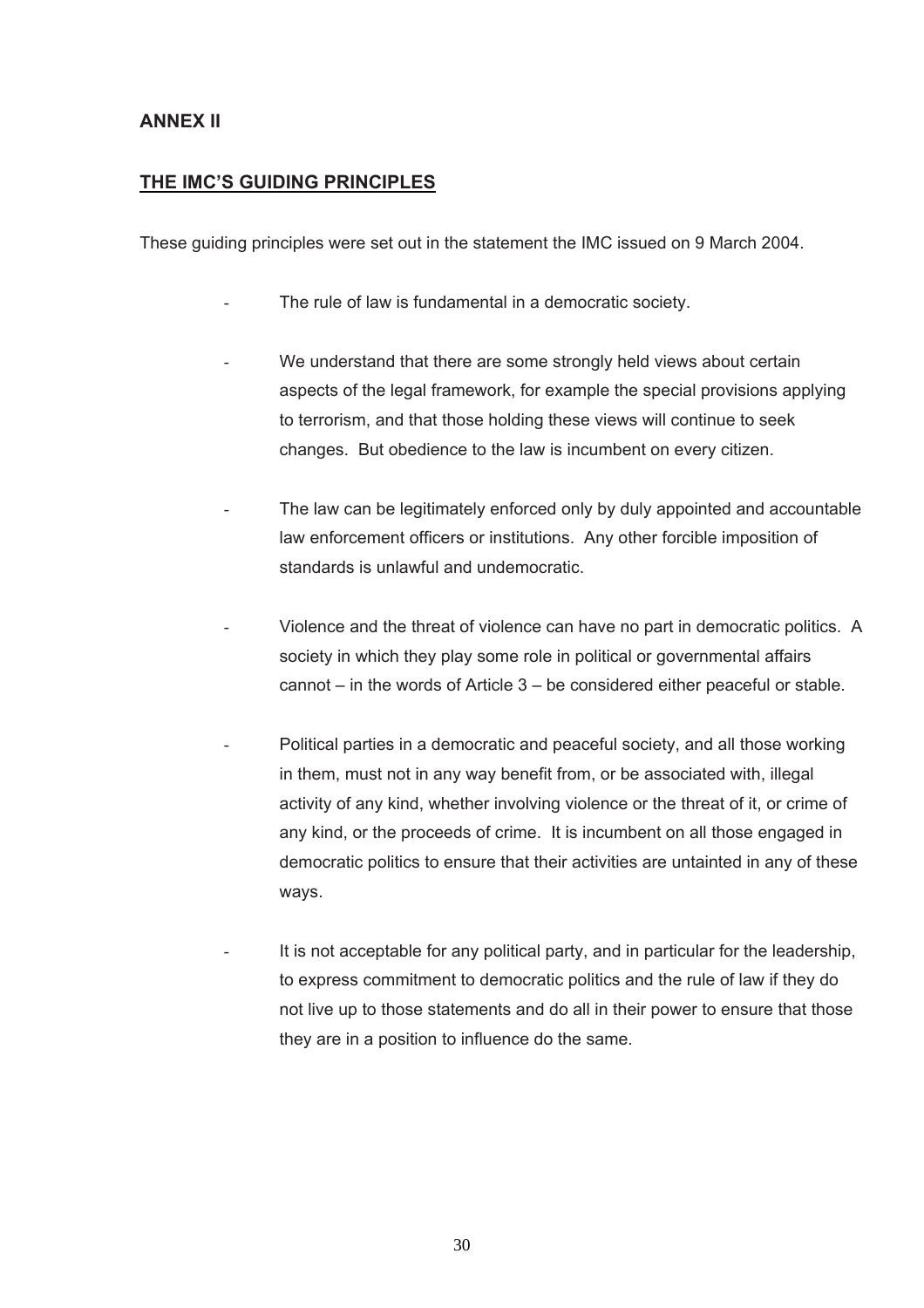# **ANNEX III**

#### **DISSIDENT REPUBLICAN ACTIVITY 2004 – 2009**

1. This Annex gives a brief overview of the dissident republican activity which we have reported since our First Report in April 2004.

#### *Origins*

- 2. The three main dissident republican groups had very different origins, though the theme common to their emergence was disaffection with the prevailing policies or activities of the main republican organisations. In chronological order:
	- INLA was formed in 1975 as the paramilitary wing of the Irish Republican Socialist Party following the 1972 Official IRA ceasefire;
	- CIRA emerged as the military wing of Republican Sinn Féin, which had been formed in 1986 by members of the provisional republican movement disillusioned by Sinn Féin's decision to take seats in Dáil Éireann;
	- RIRA is a more recent paramilitary group, having emerged in tandem with the 32 County Sovereignty Movement formed by members of the provisional republican movement opposed to the 1997 ceasefire and the Belfast Agreement of the following year. There have for some time been two fairly autonomous factions of RIRA.

In more recent times a series of smaller splinter dissident groups have emerged.

#### *Violence*

- 3. We attribute dissident republican murders over the period from 1 March 2003 to the end of March 2009 as follows:
	- INLA: 2 (1 in 2007 and 1 in 2008)
	- CIRA: 3 (2 in 2007 and 1 in 2009)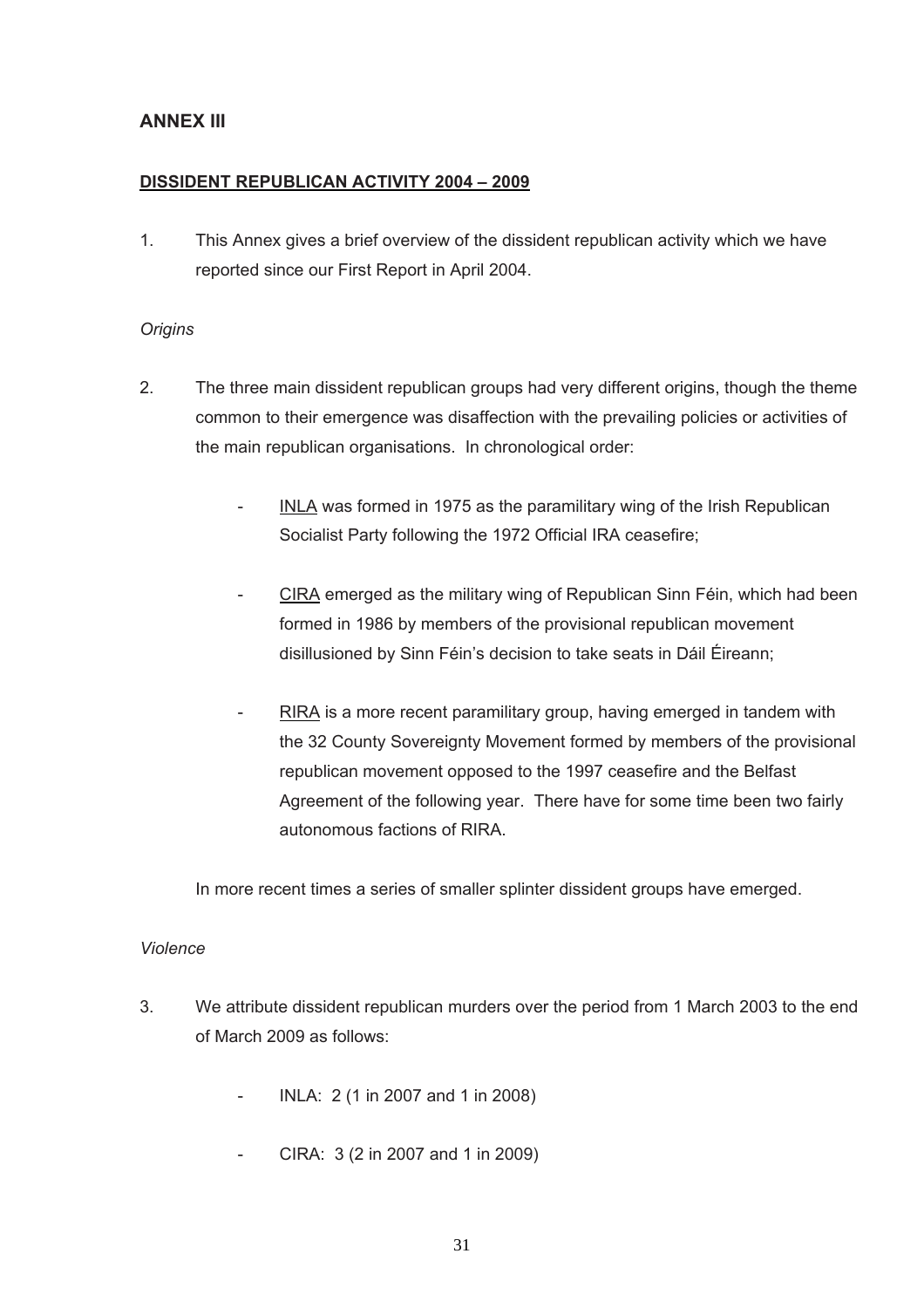- RIRA: 3 (1 in 2003 and 2 in 2009)<sup>15</sup>
- ONH: 1 (in 2008)
- 4. From this it is clear that dissident republican murder:
	- has followed no particular pattern;
	- has become significantly more frequent in the past two years there was 1 in 2003, none between then and 2007, 3 in 2007, 2 in 2008 and 3 in 2009 to the end of March.
- 5. It is often not possible accurately to ascribe shootings and assaults to particular paramilitary groups so we cannot draw definite conclusions about them individually. But we can say two things. First, since the end of February 2006, from which time we have reported that following its statement of the previous year and subsequent decommissioning PIRA as an organisation was not responsible for any such incidents, dissident republicans generally have been responsible for 35 shooting casualties and 33 assault casualties. Second, the incidents fluctuated from month to month. The totals were considerably higher in 2004, 2005 and 2006 than they were in 2007 and 2008. Given the irregular occurrence of these incidents, it is too soon to draw any conclusions about 2009.

#### *Terrorist-type Crime*

- 6. The main dissident republican groups have been responsible for sporadic terrorist-type offences over the whole period. The main points to note are:
	- INLA has throughout the period been the least active of the three main groups so far as terrorist-type activity is concerned. It is smaller and has generally focused more on non-terrorist crime; it had declared a "ceasefire" in 1998 though it was sporadically involved in violence throughout the period. It has also been a more volatile group than CIRA and RIRA, with members from a wider range of backgrounds. We have frequently concluded that we

 $\overline{a}$  $<sup>15</sup>$  It should be added that RIRA had been responsible for the worst single-event atrocity in the Troubles,</sup> the bombing at Omagh in August 1998, the year after its formation.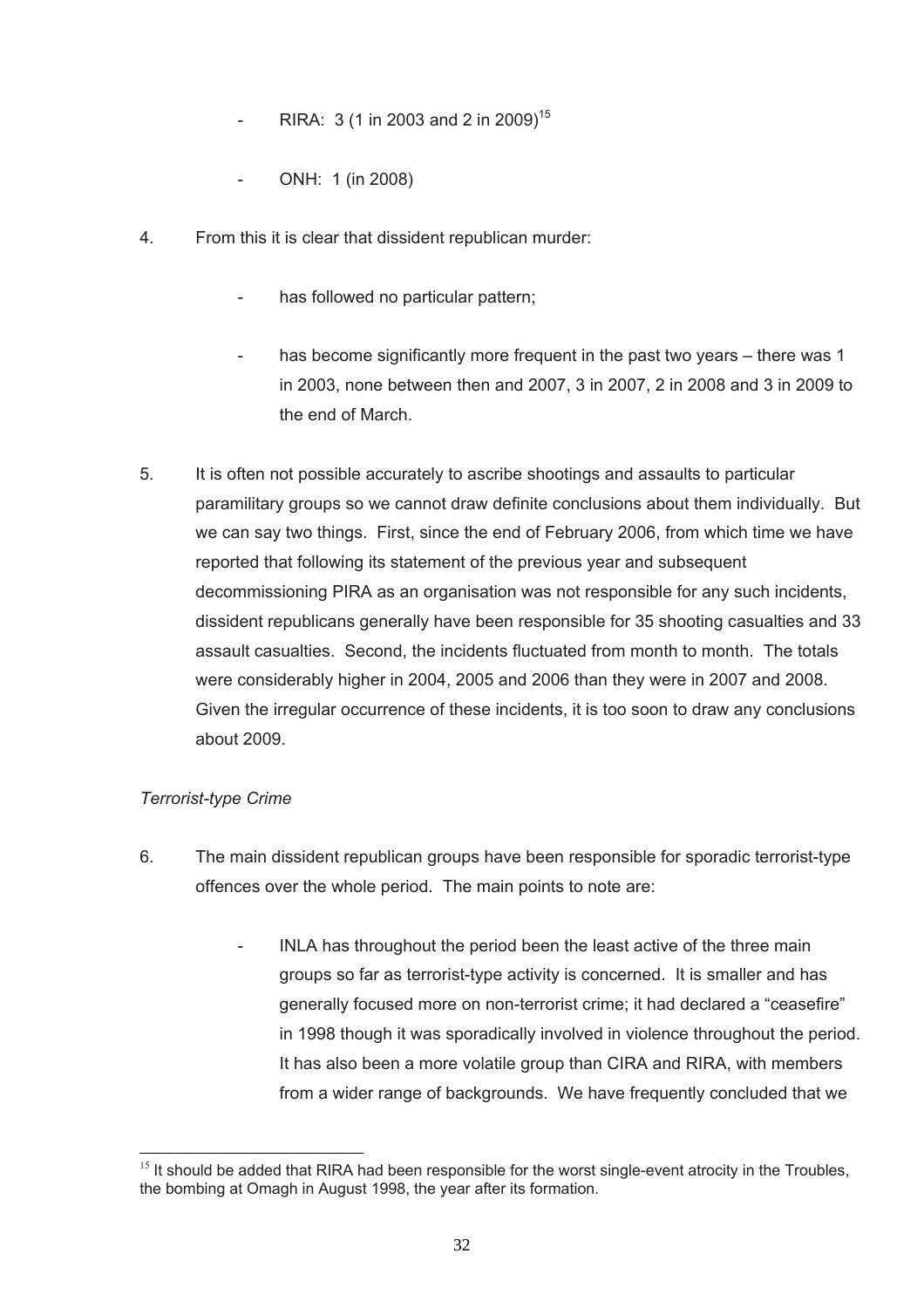were doubtful of INLA's capacity to mount a sustained campaign but that it was capable of serious violence;

- At no time over the period have CIRA or RIRA shown any interest in a "ceasefire" in the sense of a declaration that they would not engage in terrorist-type activity such as attacks on the security forces or those who work with them $16$ :
- CIRA and RIRA terrorist-type activity has fluctuated over the period since we began reporting. On a number of occasions we have reported for one or other group that there had been a lessening of activity, only to report six months later that the previous level had resumed. Both groups have experienced considerable attrition because of the successful work of the police and other law enforcement agencies North and South, and have sometimes curtailed their activities following arrests or when operations were frustrated. The periods of relatively reduced activity reflected lack of capability or tactical judgments in response to disruption by the police, not any waning of intent;
- The exception to this has been since May 2008. Over the ten months from then through to March 2009 both CIRA and the two RIRA factions were simultaneously responsible for a more concentrated period of attacks than at any time since we have reported on them. A number of these attacks were directed against PSNI officers with the intention of killing them, and culminated in the murders of March 2009. Members of the general public were also frequently imperilled. We have thus seen a serious gearing up of their activity. This is the first time over the five years of our reporting when we have discerned any clear trajectory. But we do not conclude from this that the graph will necessarily continue to rise. We believe a key to curtailing it will, as in the past, be the community response and successful law enforcement in both jurisdictions. It is too soon to assess the impact of arrests made since the murders in March 2009;
- Looking across the full range of its activities, RIRA has tended to be the more dangerous and active of the main groups;

 $\overline{a}$ 

 $16$  This has included institutions associated with the peace process such as District Policing Partnerships.